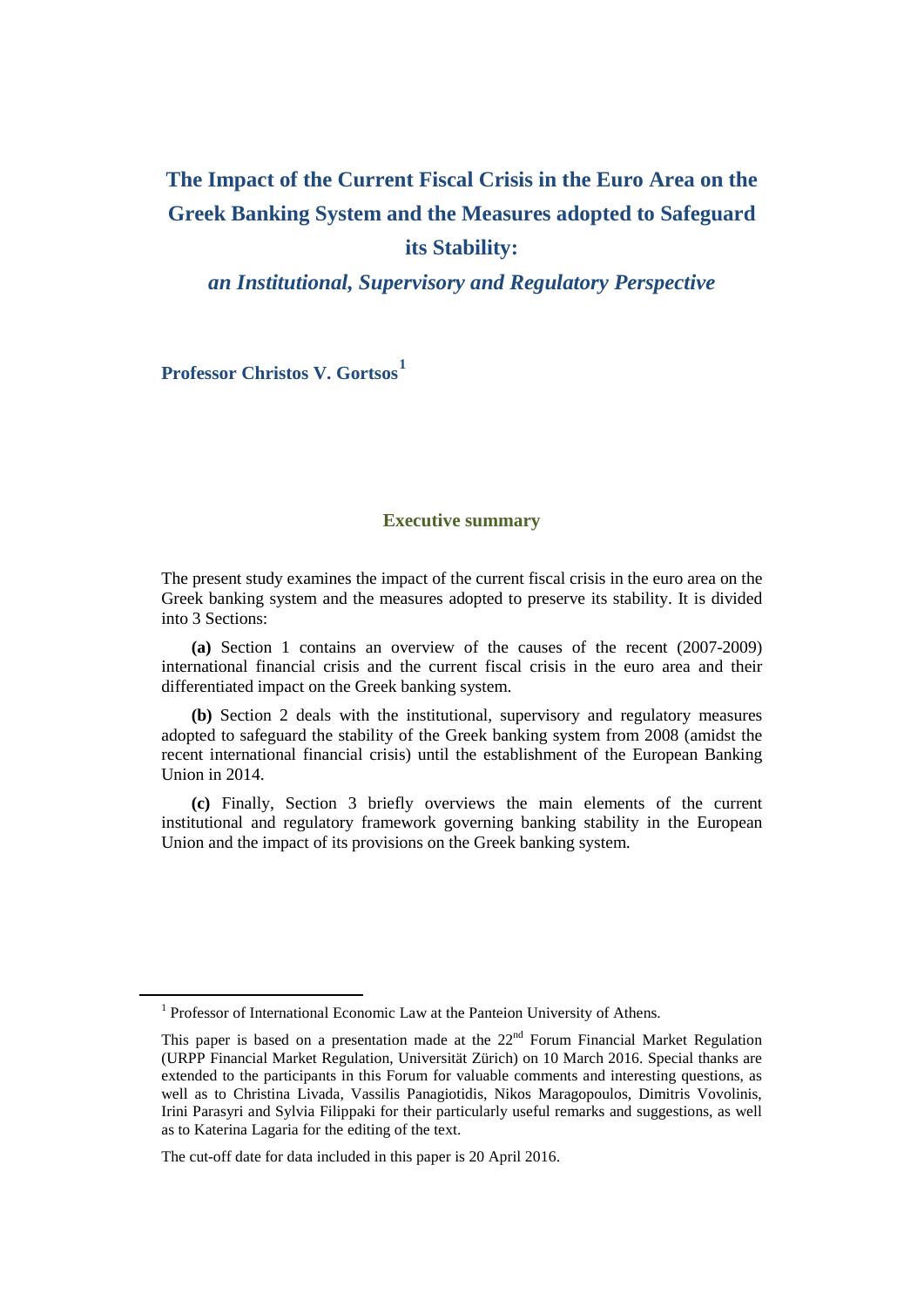**1. The impact of the current fiscal crisis in the euro area on the Greek banking system: a general overview**

# **1.1 The recent (2007-2009) international financial crisis[2](#page-1-0)**

Despite the existence of an extensive international regulatory financial framework, which was established gradually since the 1970ies,<sup>[3](#page-1-1)</sup> a major international financial crisis erupted in 2007. This crisis:

- was triggered by events in the financial system of the United States,
- spilled over to the world economy seriously affecting the stability of the financial system in several other states around the globe, and
- had a serious negative impact on the real economy worldwide.<sup>[4](#page-1-2)</sup>

The analysis of the causes of this crisis is beyond the scope of the present study. Very briefly, it can be pointed out that the crisis mainly relates to the following aspects.<sup>[5](#page-1-3)</sup>

**(a)** The implementation of inadequate monetary and fiscal policies in several states.<sup>[6](#page-1-4)</sup>

 $(b)$  Failures by financial services providers, in particular<sup>[7](#page-1-5)</sup> with regard to excesses in the asset securitisation processes according to the 'generate and distribute' banking model,<sup>[8](#page-1-6)</sup> and excessive complexity of transactions, poor lending practices (especially in the United States with regard to the household sector), excessive leverage, inefficient management of liquidity risk by banks, and imprudent (*ex post* at least) remuneration policies adopted by several institutions.

**(c)** Inefficiencies and failures in the regulatory framework of the financial system, such as: lack of macro-prudential policies (both in terms of regulation and oversight), lack of a regulatory framework for the operation of the 'shadow banking system', credit rating agencies and alternative investment vehicles (such as hedge funds), other failures in the micro-prudential regulation of financial firms, lack of transparency in

<span id="page-1-0"></span><sup>&</sup>lt;sup>2</sup> The author uses the term 'recent' (and not 'current') to denote that this crisis lasted from 2007 to 2009 and came to an ending. This is without prejudice either to the fact that the financial systems of certain states remain vulnerable as a result of this crisis, or that in certain cases (especially in the euro area periphery) the current malfunctioning of the banking system is a corollary of the current fiscal crisis in the euro area which occurred, at least to a certain extent, as a result of the international financial crisis.

<span id="page-1-1"></span><sup>3</sup> On this see, by means of indication, **Giovanoli (2010)**, **Nobel (2010)**, pp. 97-256, **Gortsos (2012)**, pp. 107-281, and **Lastra (2015)**, pp. 499-554.

<span id="page-1-2"></span><sup>4</sup> On this see various relevant IMF Reports at: [http://www.imf.org.](http://www.imf.org/) 

<span id="page-1-3"></span><sup>5</sup> There is a vast existing bibliography on this issue. See, by mere indication, **Gortsos (2012)**, pp. 127-129, with extensive further references.

<span id="page-1-4"></span><sup>6</sup> The primacy of this factor is illustrated in **Norberg (2009)** and **Rajan (2010)**.

<span id="page-1-5"></span><sup>7</sup> **Lastra and Woods (2010)** correctly point out the 'usual suspects', i.e. greed and euphoria in periods of rapid growth and extensive credit provision.

<span id="page-1-6"></span><sup>8</sup> On this model, see analytically **European Central Bank (2008)**.

<span id="page-1-7"></span><sup>9</sup> According to the 2011 Financial Stability Board's Report entitled: "Shadow Banking: Strengthening Oversight and Regulation, Recommendations of the Financial Stability Board" (October, available at: [http://www.financialstabilityboard.org/publications/r\\_111027a.pdf\)](http://www.financialstabilityboard.org/publications/r_111027a.pdf): *"The 'shadow banking system' can broadly be described as credit intermediation involving entities and activities outside the regular banking system".*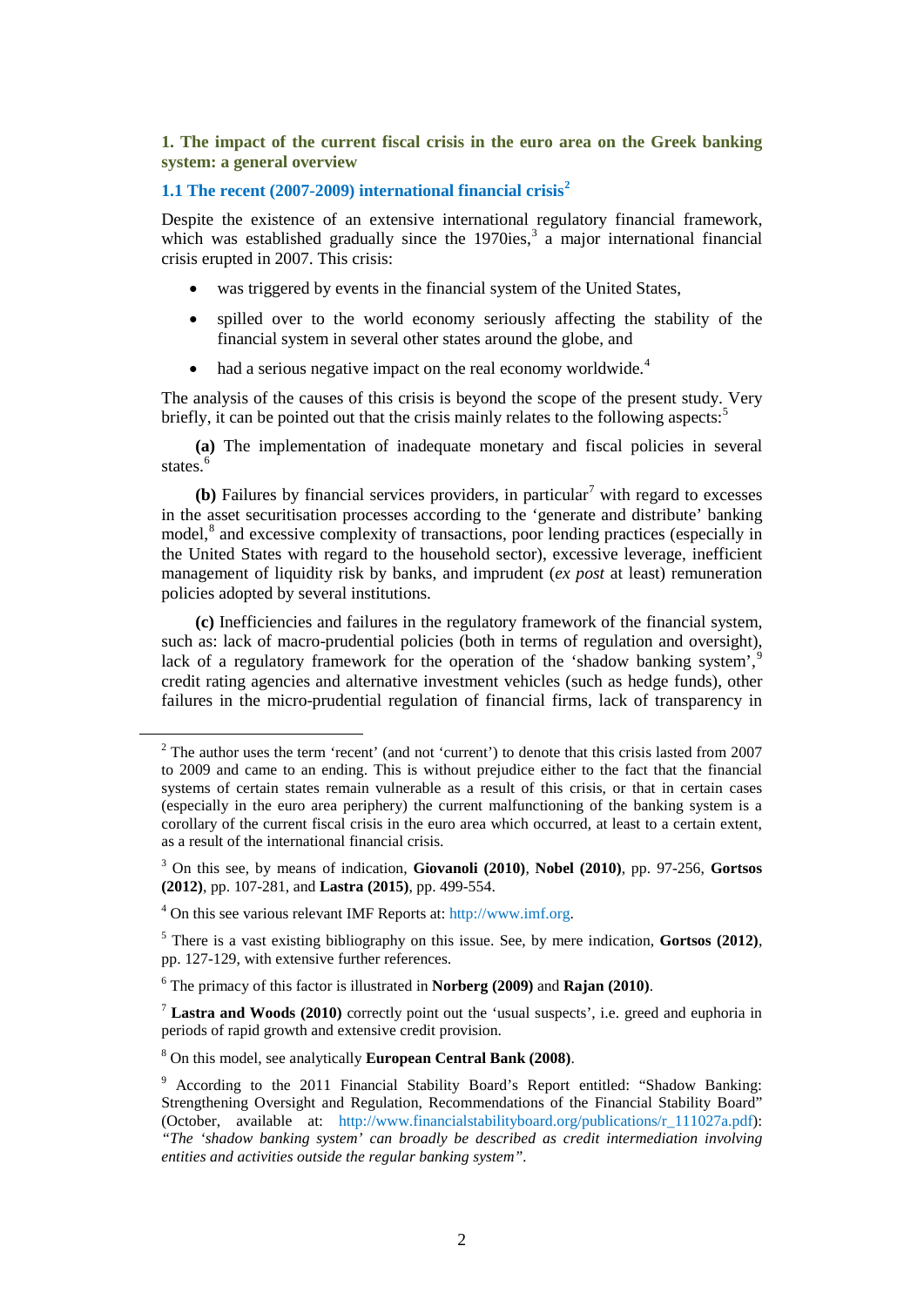trading of certain categories of financial instruments (namely bonds and financial derivatives), inadequacy of certain valuation methods for financial instruments in accordance with international accounting standards, and inadequacy of corporate governance rules for listed companies.

**(d)** The subsequent extensive scope for regulatory arbitrage among financial services, markets and states.

**(e)** Last but not least, major failures in the conduct of micro-prudential supervision of financial services providers in several states.

#### **1.2 The overall impact of the crisis**

 **(a)** The consequence of the above-mentioned crisis was that several banks and other financial institutions around the world (small or big, even 'systemically important' institutions<sup>10</sup>) were not able to absorb the losses from their risk exposure. This resulted, *inter alia*, in negative effects on the real economy, obliging several governments (especially in the United States and the European Union, the **'EU'**) to adopt rescue packages and recovery programs<sup>[11](#page-2-1)</sup> in order to support or even bail out individual banks (and, in some cases, the entire banking system<sup>[12](#page-2-2)</sup>). Such government interventions weighed on state budgets and, in some cases, created serious fiscal imbalances, some of which evolved to fiscal crises, $^{13}$  $^{13}$  $^{13}$  which, in turn, spread to become financial crises through the activation of several channels of transmission. [14](#page-2-4)

<span id="page-2-0"></span> $10$  There is an extensive literature on systemically important financial institutions. For more details see, by means of indication, **Claessens, Herring and Schoenmaker (2010)**, and the various contributions to **Lastra (2011**, editor**)**.

<span id="page-2-1"></span><sup>11</sup> For an assessment of these measures in the EU, see **Panetta et al. (2009)**, **Gortsos (2009)** and **Petrovic and Tutsh (2009)**.

<span id="page-2-2"></span><sup>12</sup> The most striking example in this case is Iceland (see **Buiter and Sibert (2008)**, **Claessens, Herring and Schoenmaker (2010)**, pp. 51-53, and **Norberg (2009)**, pp. 94-98.

<span id="page-2-3"></span> $13$  The most striking example is that of Ireland. With a sole exception, all Irish credit institutions were technically insolvent after the financial crisis and needed to be recapitalised. For a more detailed discussion, see, by mere indication, **Eichengreen (2015)**.

The Irish case also raised concerns about the accuracy and forward-looking perspective of the monitoring mechanism provided by pan-European and international institutions and bodies. As remarked by **Eichengreen (2015)**, on page 3: *"Ireland was blessed by external surveillance of its financial regulation, and of its economic and financial policies generally, by the European Union and the IMF"*. *Inter alia*, it is striking that the staff report for the September 2007 Article IV consultation of the IMF with Ireland (based on the Financial Sector Stability Assessment Programme (the **'FSAP'**) undertaken in 2006 (available at: [http://www.imf.org/external/pubs/ft/](http://www.imf.org/external/pubs/ft/%20scr/2006/cr06292.pdf)  [scr/2006/cr06292.pdf\)](http://www.imf.org/external/pubs/ft/%20scr/2006/cr06292.pdf), only a few months before the collapse of the Irish banking system, praised the banks for their *"relatively high degree of arm's length transactions….[and] high standards in areas such as bank competition, investor protection, and corporate transparency".*

<span id="page-2-4"></span><sup>14</sup> For more details see **Committee on the Global Financial System (2011)** and **Shambaugh (2012)** pp. 157-162 and 187-190. On the 'vicious circles' (also called 'vicious cycles', diabolic loops' or 'doom loops') between the banking system and sovereign bond markets, from a historical perspective, see **Mitchener (2014)**.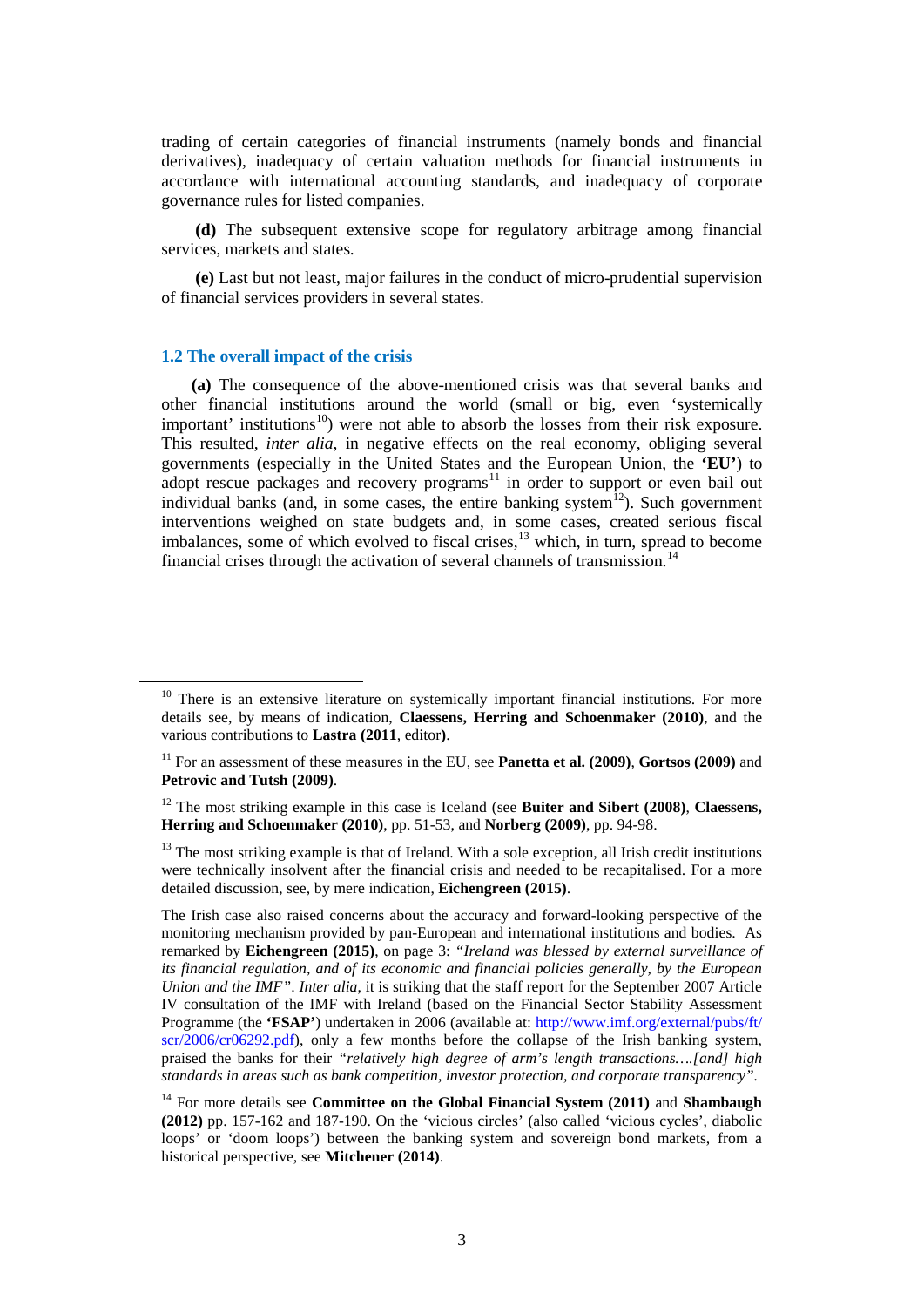**(b)** The fiscal crisis in the euro area<sup>[15](#page-3-0)</sup> was triggered by the exceptionally severe fiscal imbalances in Greece,<sup>[16](#page-3-1)</sup> which were then transmitted to other EU Member States of the euro area 'periphery'.<sup>[17](#page-3-2)</sup> In 2010, Greece's public deficit, which had been widening over the years, leading to the accumulation of external public debt, coupled with a continued loss of competitiveness and a worsening of the current account deficit ('twin deficits'), resulted in a surge in borrowing costs and risk *premia* on Greek sovereign debt, as well as in Greece's exclusion from international markets.

**(c)** A common problem for (almost) all euro area Member States was 'disaster myopia': in the absence of 'local' funding foreign exchange risk after the introduction of the euro, it was perceived that banks were bankruptcy remote.<sup>[18](#page-3-3)</sup>

**(d)** A major institutional deficiency existed as well: the Treaty on the Functioning of the European Union (the **'TFEU'**) [19](#page-3-4) did not contain any provisions (similar to the IMF financial assistance mechanisms) for financial assistance to euro area Member States having lost their access to international interbank, money and capital markets (even euro-denominated). Accordingly:

- the initial financial support to Greece was provided on the basis of **Article 122(2) TFEU** laid down for national disasters or exceptional circumstances beyond a Member State's control, obviously due to the lack of any other more suitable TFEU provision,
- the subsequent financial support mechanisms (European Financial Stabilisation Mechanism (EFSM), European Financial Stability Facility (EFSF) and European Stability Mechanism (the **'ESM'**)) were based on bilateral and multilateral agreements outside the TFEU,<sup>[20](#page-3-5)</sup> and the TFEU-anchor for the ESM was laid down only in 2013 with the insertion of **Article 136(3)**, [21](#page-3-6) and

<span id="page-3-0"></span><sup>&</sup>lt;sup>15</sup> The author uses the term 'fiscal crisis' instead of the term 'debt crisis' as more consistent with the fact that Greece (as well as three other Member States (Portugal, Ireland, and Cyprus, which, for different reasons each, were severely affected by this crisis), were excluded from international interbank and capital markets and resorted to the sovereign lending of last resort facilities of the IMF and the newly built (during this crisis) EU facilities) violated the 'hard limit' (3%) deficit/GDP ratio laid down in Article 126(2), point (a), of the Treaty on the Functioning of the EU and in Article 1 of **Protocol No (12)** "on the excessive deficit procedure" attached to the Treaties (OJ C 326, 26.10.2012, pp. 279-280). The author also considers that this crisis is still ongoing (hence 'current').

<span id="page-3-1"></span><sup>16</sup> On the causes of the Greek 'fiscal indiscipline', see indicatively **Alogoskoufis (2012)**.

<span id="page-3-2"></span><sup>17</sup> See on this **Armingeon and Baccaro (2011)**, **Eichengreen et al. (2011)**, pp. 47-64, **Athanassiou (2011)**, **Aizenman (2012)**, **Caminal (2012)**, **Avgouleas and Arner (2013)**, **Chiti and Teixeira (2013)**, **de Grauwe (2013)**, **Stephanou (2013)**, **Hadjiemmanuil (2015)**, pp. 6- 10, **D' Arvisenet (2015)**, **Zimmermann (2015)** and various contributions to **Christodoulakis (2015**, editor**)**.

<span id="page-3-3"></span><sup>18</sup> See on this, by mere indication, **Eichengreen (2015)**, pp. 1-2.

<span id="page-3-4"></span><sup>19</sup> OJ C 326, 26.10.2012, pp. 47-200.

<span id="page-3-5"></span><sup>20</sup> On these mechanisms see, by mere indication, **Stephanou (2013)**.

<span id="page-3-6"></span><sup>&</sup>lt;sup>21</sup> This new provision was inserted by **Decision 2011/199/EU** of the European Council of 25 March 2011 "amending Article 136 of the Treaty (...) with regard to a stability mechanism for Member States whose currency is the euro" (OJ L 91, 6.4.2011, pp. 1-2).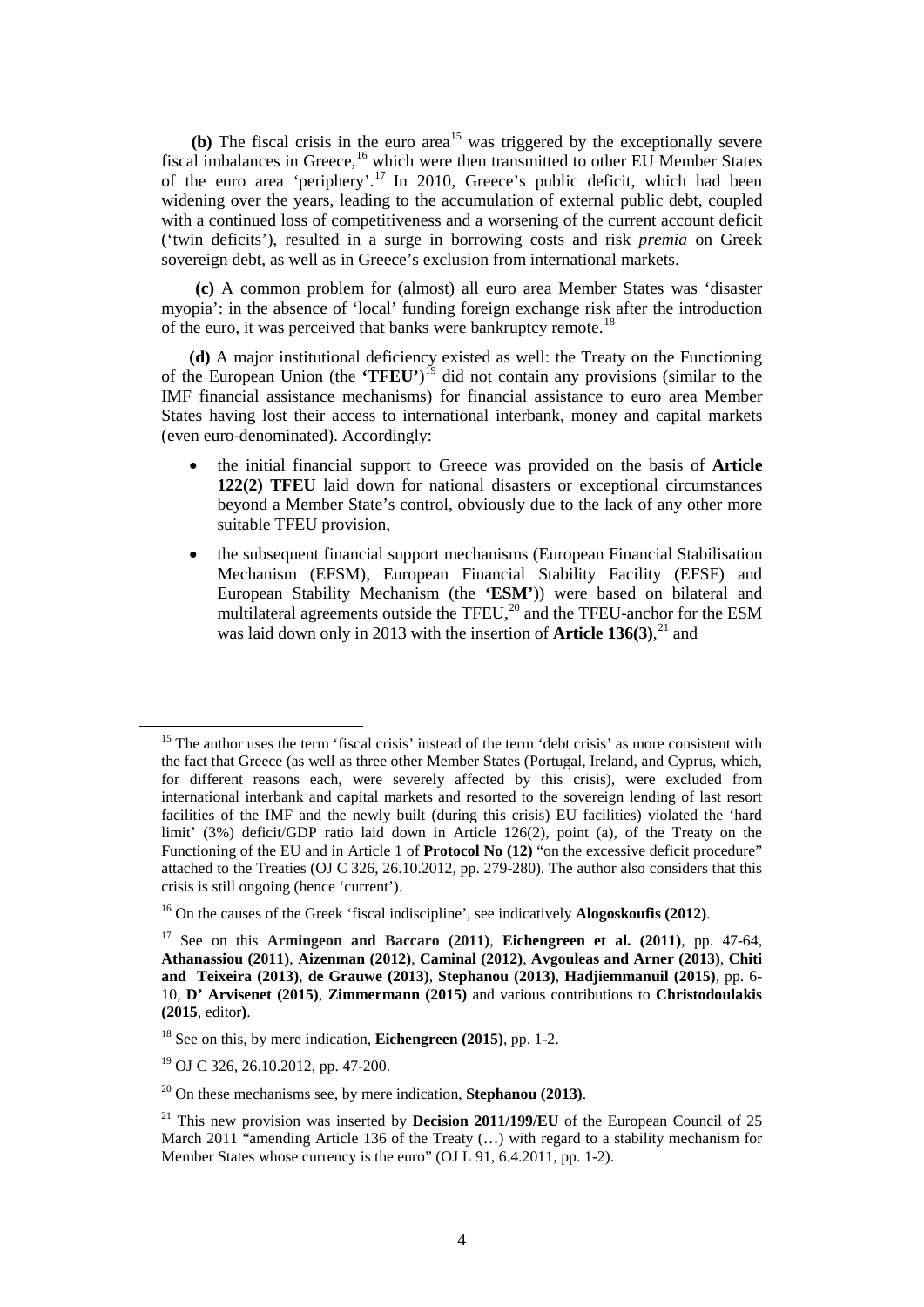• the IMF was also involved in order to provide, apart from financial assistance, 'conditionality services'. [22](#page-4-0)

#### **1.3 The impact on the Greek banking system**

# *1.3.1 The impact of the international financial crisis*

**(a)** Before the onset of the international financial crisis, the Greek banking system was largely sound and resilient to potential adverse shocks. This was the conclusion of the Financial System Stability Assessment (the **'FSSA'**) on Greece, which was conducted on the basis of the joint IMF and World Bank FSAP, was completed on November 21, 2005 and, *inter alia*, included Reports on the Observance of Standards and Codes (ROSCs) on banking supervision.<sup>[23](#page-4-1)</sup> According to this Assessment, the Greek credit institutions were well capitalized and profitable, with adequate liquidity (facing though challenges arising from the recent rapid credit growth that increased bank exposure to unfamiliar credit risks), risk management capabilities were strengthened in response to regulatory change and rapid credit growth, while bank supervisory authorities, i.e. the Bank of Greece (the **'BoG'**) were also largely effective (unlike insurance supervisory authorities). [24](#page-4-2)

**(b)** The Greek banking system was not *directly* and particularly affected by the recent international financial crisis.<sup>[25](#page-4-3)</sup> One of the main reasons was the insignificant exposure of domestic banks to securitised financial products issued by US banks.<sup>[26](#page-4-4)</sup> In more detail, during that period Greece's fiscal position had started to deteriorate, but the banking system had not yet been affected. It is indicative that Greek credit institutions recorded their second highest profitability level of the last decade in 2008, just a few months after the collapse of *Lehman Brothers* (15 September 2008), at the height of the international financial crisis.<sup>[27](#page-4-5)</sup> It is also worth mentioning that the stability of the Greek banking system was also safeguarded by the existence of a robust regulatory framework<sup>[28](#page-4-6)</sup> and the effective micro-prudential supervision by the BoG.

**(c)** Nevertheless, liquidity conditions were strained during this crisis, since Greek credit institutions had restricted access to wholesale market liquidity for their lending operations, while maturing interbank liabilities put additional pressure on their liquidity position, thus rendering necessary the adoption of a recovery program. Despite these problems, Greek credit institutions have shown remarkable resilience and were able to overcome adversities due to a number of factors, such as a strong capital base, steadily

<span id="page-4-0"></span><sup>&</sup>lt;sup>22</sup> **IMF Articles of Agreement (1990)**, Article V ("Operations and Transactions of the Fund"). See on this **Lowenfeld (2009)**, pp. 613-617 and 622-624, and **Lastra (2015)**, pp. 415-422.

<span id="page-4-1"></span><sup>&</sup>lt;sup>23</sup> IMF Country Report No. 06/6, January 2006, available at: http://www.bankofgreece.gr/BoG [Documents/IMF\\_Country\\_Report\\_No.06\\_6,01-2006.pdf.](http://www.bankofgreece.gr/BoG%20Documents/IMF_Country_Report_No.06_6,01-2006.pdf)

<span id="page-4-2"></span><sup>&</sup>lt;sup>24</sup> *Ibid.*, Executive Summary, pp. 5-6.

<span id="page-4-3"></span> $25$  Nevertheless, there was a negative impact on the Greek economy as a whole. On the warnings addressed by the BoG about the severity of the crisis and its impact on the Greek economy, see **Bank of Greece (2014)**, pp. 41-50.

<span id="page-4-4"></span><sup>26</sup> It seems, as a result, that in the case of Greece, in contrast to that of Ireland (see above, **under 1.2**), the FSAP assessment was accurate.

<span id="page-4-5"></span> $27$  See the published annual reports of these credit institutions for the period 2000-2010 (available on their internet addresses).

<span id="page-4-6"></span><sup>28</sup> See on this below, **under 2.1 (a)**.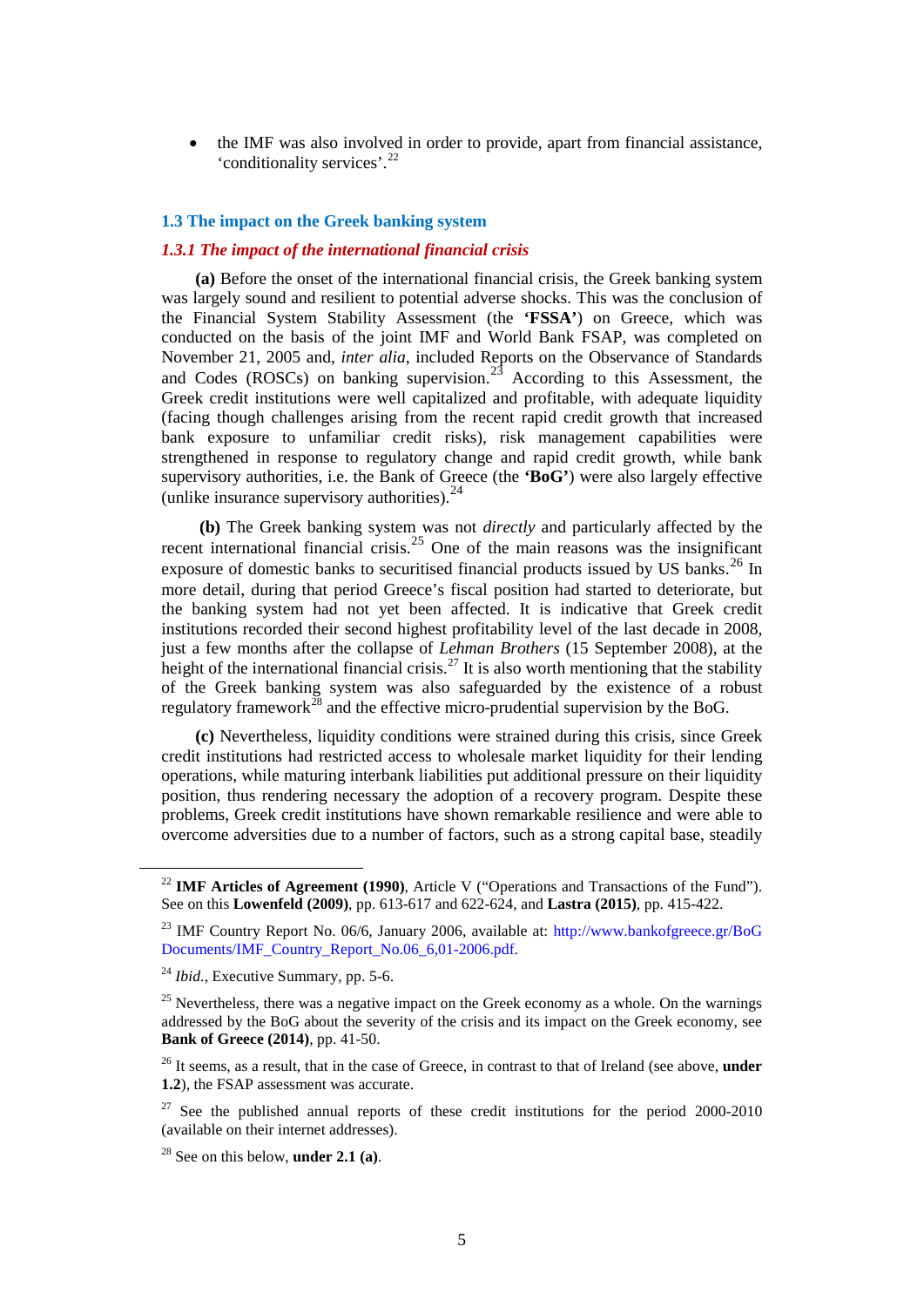increased provisions (more than 40% on a year-to-year basis), and liquidity-support measures by the European Central Bank (the **'ECB'**) and the Greek government (in terms of the provision of guarantees).<sup>[29](#page-5-0)</sup> As a result, the Greek banking system remained healthy, adequately capitalised, and highly profitable amidst the international financial crisis.

#### *1.3.2 The impact of the current fiscal crisis*

On the other hand, the Greek banking system was gravely and negatively affected by the fiscal crisis in the euro area. All the channels for the activation of negative spillover effects from the government to the banking system were set in motion.<sup>[30](#page-5-1)</sup> Indicatively:

 **(a)** The successive downgrades of Greece's sovereign debt since late-2009 resulted also in ratings' downgrades of Greek credit institutions and severely tightened their liquidity position. Bank deposits and repos declined by 21% since the end of 2010  $(30\% \text{ since the end of } 2009)$ , <sup>[31](#page-5-2)</sup> while Greek credit institutions' ability to raise liquidity on the international interbank market, as well as on the international bond markets, was almost totally constrained. Accordingly, there was a need to rely heavily on the Eurosystem credit facilities. At the end of 2010, ECB financing represented 15.5% of credit institutions' total liabilities. Furthermore, Greek banks were reliant on the 'Emergency Liquidity Assistance' (the **'ELA'**) mechanism of the BoG, which acts as a lender of last resort to Greek credit institutions.<sup>[32](#page-5-3)</sup>

**(b)** Greek credit institutions suffered extremely severe losses from their participation in the Private Sector Involvement (the **'PSI'**) as far as their holdings of Greek government bonds were concerned. In this context:

**(i)** The July 2011 support programme for Greece, aimed at strengthening economic policy coordination for competitiveness and convergence on condition of commitments by Greece, provided for total official financing of  $\epsilon$ 109 billion.<sup>[33](#page-5-4)</sup>

**(ii)** On 14 March 2012, the Eurozone Finance Ministers approved additional financing under the second economic adjustment programme amounting to  $\in$  30 billion until 2014, including an IMF contribution of  $\epsilon$  28 billion. They also authorised the EFSF to release the first installment of a total amount of €39.4 billion, to be disbursed in several tranches. The release of the tranches was based on observance of quantitative performance criteria and a positive evaluation of progress made with respect to the policy criteria contained in **Council Decision 2011/734/EU** of 12 July 2011 "addressed to Greece with a view to reinforcing and deepening fiscal surveillance and giving notice to Greece to take measures for the deficit reduction judged necessary to remedy

<span id="page-5-0"></span> <sup>29</sup> See on this below, **under 2.1 (b)**.

<span id="page-5-1"></span><sup>30</sup> On this see above, **under 1.2 (a)**.

<span id="page-5-2"></span><sup>31</sup> **European Central Bank (2013)**: "Statistical Data Warehouse, Greece, Outstanding amounts at the end of the period (…)", December, available at: [http://sdw.ecb.europa.eu/quickview.do?](http://sdw.ecb.europa.eu/quickview.do?%20SERIES_KEY=117.BSI.M.GR.N.A.L20.A.1.U2.2300.Z01.E)  [SERIES\\_KEY=117.BSI.M.GR.N.A.L20.A.1.U2.2300.Z01.E.](http://sdw.ecb.europa.eu/quickview.do?%20SERIES_KEY=117.BSI.M.GR.N.A.L20.A.1.U2.2300.Z01.E)

<span id="page-5-3"></span> $32$  Indeed, the ELA is granted by the national central banks of the Member States whose currency is the euro, against collateral not eligible for the ECB's monetary policy operations. The ECB Governing Council is allowed to prohibit this, if it is deemed in conflict with the objectives and tasks of the Eurosystem according to **Article 14.4** of the Statute of the European System of Central Banks and of the ECB. See on this **Gortsos (2015b)**.

<span id="page-5-4"></span><sup>&</sup>lt;sup>33</sup> **Council of the European Union (2011)**: "Statement by the Heads of State or Government of the Euro Area and EU Institutions", Brussels, July 21.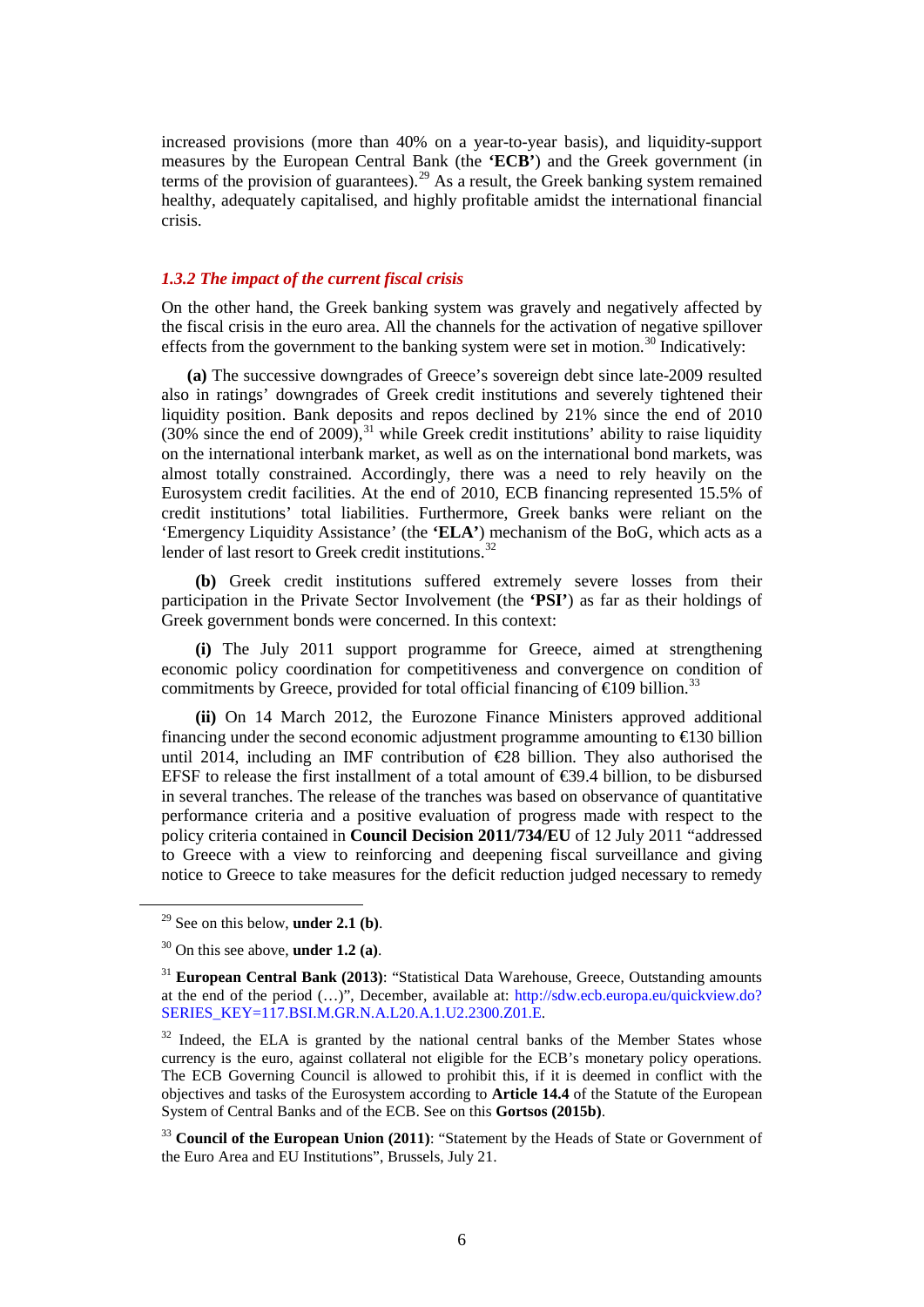the situation of excessive deficit<sup> $34$ </sup> (subsequently amended in November 2011, March 2012 and December 2012[35\)](#page-6-1), and in the **Memorandum of Understanding** "on economic policy conditionality", which was signed on 14 March 2012.<sup>[36](#page-6-2)</sup>

(iii) The PSI in Greece's debt exchange offer was high. Out of a total of  $\epsilon$ 205.5 billion in bonds eligible for the exchange offer, approximately  $\in$  199 billion (96.9%) have been exchanged with a nominal discount of 53.5%. On 20 April 2012, the four (4) largest Greek credit institutions (representing more than 65% of the Greek banking system's assets at that time) announced losses of  $\epsilon$ 27.9 billion.<sup>[37](#page-6-3)</sup>

**(iv)** On 18 December 2012, the Greek authorities also completed a voluntary buyback of bonds from the private sector after the Eurogroup decisions of 27 November 2012.<sup>[38](#page-6-4)</sup> The buyback retired  $\bigotimes 1.8$  billion in exchanged bonds, including €14.1 billion from Greek banks (or 44% of the total amount). In all, the exchange is estimated to have reduced debt to GDP by 9<sup>1</sup>/<sub>2</sub> percentage points.<sup>[39](#page-6-5)</sup>

**(c)** The 'collateral/liquidity' channel has also been activated, since the ECB has gradually been cutting the market value of Greek government bonds and the other assets provided as collateral by Greek credit institutions, referring them mainly to the ELA mechanism. [40](#page-6-6)

**(d)** Greek credit institutions also suffered losses on account of (explicit or implicit) Greek government guarantees granted to them, which could not (and still cannot) be honoured in full given the fiscal strains.

**(e)** Finally, from the point of view of non-performing loans (the **'NPLs'**), the situation deteriorated consistently: they increased from 10.5% at the end-2010 to 31.9% at the end-2013 and to 46.7% at the end-2015.<sup>[41](#page-6-7)</sup>

<span id="page-6-3"></span><sup>37</sup> On the PSI key terms following the 26 October 2011 Euro Summit, see **Hellenic Republic, Ministry of Finance (2012)**: PSI Launch, Press Release, 21 February. For the final settlement of the PSI, see **Hellenic Republic, Ministry of Finance (2012)**: Press Release, 25 April.

<span id="page-6-4"></span><sup>38</sup> Eurogroup statement on Greece, 27 November 2012 and Hellenic Republic, Ministry of Finance Press Releases, 3, 10 and 12 December 2012.

<span id="page-6-5"></span><sup>39</sup> **Bank of Greece (2013)**: "Governor's Annual Report", February, Table 5A, p. 197, and **IMF Country Report No. 13/20 (2013)**: "First and Second Reviews Under the Extended Arrangement Under the Extended Fund Facility (…)", January, Box 4, p. 84.

<span id="page-6-6"></span> $40$  As of April 2016, the eligibility of marketable debt instruments issued or fully guaranteed by the Hellenic Republic is governed by the **ECB Decision (EU) 2015/300** (**ECB/2015/6)** (OJ L 53, 25.2.2015, pp. 29-30).

<span id="page-6-0"></span> $34$  This Council Decision (OJ L 296, 15.11.2011, pp. 38-52) was addressed to Greece with a view to reinforcing and deepening fiscal surveillance and giving notice to Greece to take measures for the deficit reduction judged necessary to remedy the situation of excessive deficit.

<span id="page-6-1"></span><sup>35</sup> **Council Decisions 2011/791/EU** of 8 November 2011 (OJ L 320, 3.12.2011, pp. 28-31), **2012/211/EU** of 13 March 2012 (OJ L 113, 25.4.2012, pp. 8-10) and **2013/6/EU** of 4 December 2012 (OJ L 4, 9.1.2013, pp. 40-45).

<span id="page-6-2"></span> $36$  The text of this MoU can be accessed at: http://ec.europa.eu/economy finance/publications/ [occasional\\_paper/2012/pdf/ocp94\\_en.pdf.](http://ec.europa.eu/economy_finance/publications/%20occasional_paper/2012/pdf/ocp94_en.pdf)

<span id="page-6-7"></span><sup>41</sup> **European Banking Authority (2016)**: "Risk Dashboard: Data as of Q4 2015", April, Statistical Annex, p. 29, **Bank of Greece (2011)**: "Monetary Policy – Interim Report", November, Table V.9, p. 125, **Bank of Greece (2014)**: "Monetary Policy – Interim Report", December, p. 77, and **Bank of Greece (2016)**: "Governor's Annual Report", February, pp. 23 and 188-189.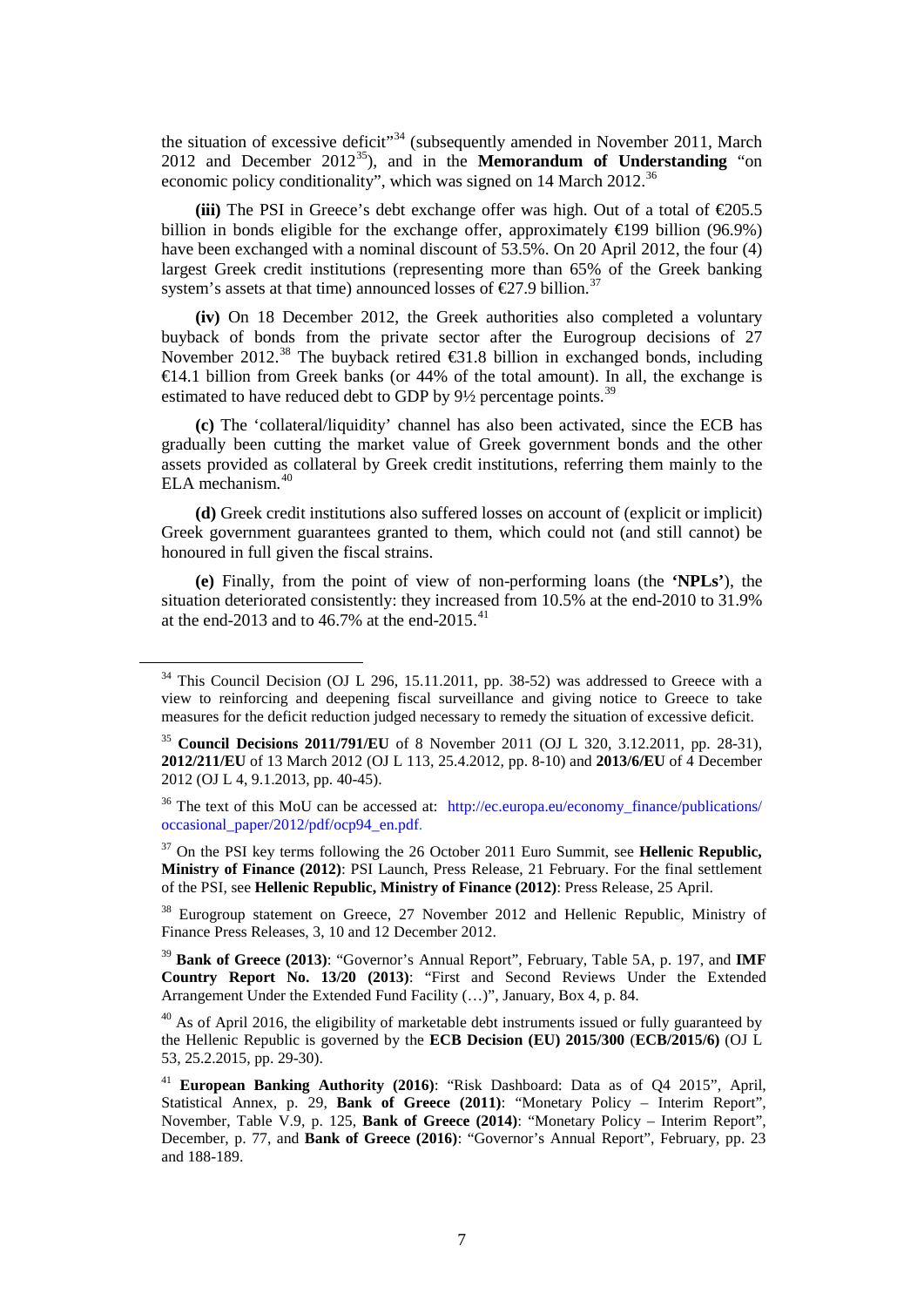**2. Actions to safeguard the stability of the Greek banking system**

# **2.1 Measures adopted in 2008 (in the middle of the recent international financial crisis)**

(a) As already mentioned, $42$  the recent international financial crisis did not have a severe impact on the Greek banking system, since Greek credit institutions were not exposed to the risk of holding 'toxic assets' or other crisis-related risks. Thus, the negative effects of that crisis were limited and there was no need for a bank rescue package, in contrast to several other countries, including EU Member States.

The regulatory framework governing banking stability was also robust, fully compliant with the provisions of EU banking law. $43$  In particular:

 **(i)** The rules pertaining to micro-prudential banking regulation and supervision were laid down in the principal banking  $Law$  3601/2007<sup>[44](#page-7-2)</sup> (and in several BoG Governor's Acts), by virtue of which the two main banking Directives of the European Parliament and of the Council of 14 June 2006 (widely known as the 'Capital Requirements Directive I' or **'CRD I'** package) were transposed into Greek law: **Directive 2006/48/EC** "relating to the taking up and pursuit of the business of credit institutions", and **Directive 2006/49/EC** "on the capital adequacy of investment firms and credit institutions".[45](#page-7-3) Guidelines and Recommendations of the Committee of European Banking Supervisors (the **'CEBS'**), of which the BoG was also a member, were important in this respect too.

 **(ii)** On the other hand, deposits with Greek credit institutions were guaranteed by the Hellenic Deposit Guarantee Fund. This Fund was established in 1995 pursuant to Law 2324/1995,<sup>[46](#page-7-4)</sup> which incorporated into Greek law Directive 94/19/EC of the European Parliament and of the Council of 30 May 1994 "on deposit guarantee schemes".[47](#page-7-5) That Law was repealed in 2000 by **Law 2832/2000**[48](#page-7-6) which remained into force (as subsequently amended) until March 2016.<sup>[49](#page-7-7)</sup>

 **(b)** Nevertheless, the intensification of the international financial crisis following the bankruptcy of the investment bank *Lehman Brothers Holdings Inc.* on 15 September 2008<sup>[50](#page-7-8)</sup> led to a 'closing' of the international interbank market for several months. The situation was gradually normalised at the beginning of 2009, but, in the meantime, liquidity conditions for credit institutions in Greece (but also globally) were negatively affected.

<span id="page-7-0"></span> <sup>42</sup> See above, **under 1.3.1 (b)**.

<span id="page-7-1"></span><sup>43</sup> See also above, **under 1.3.1 (a)**.

<span id="page-7-2"></span><sup>44</sup> Government Gazette A 178, 1.8.2007.

<span id="page-7-3"></span><sup>45</sup> OJ L [177, 30.6.2006, pp. 1-200 and 201-](http://eur-lex.europa.eu/legal-content/EN/TXT/HTML/?uri=CELEX:02013L0036-20140320&qid=1407573593808&from=EN#E0003)255, respectively. In 2007, certain Articles of the first Directive, mainly those on the evaluation criteria for the prudential assessment of acquisitions and increase of holdings in the financial sector, were amended by **Directive 2007/44/EC** of the European Parliament and of the Council of 5 September 2007 (the 'Qualifying Holdings Directive', OJ L 247, 21.9.2007, pp. 1-16).

<span id="page-7-4"></span><sup>46</sup> Government Gazette A 146, 17.7.1995.

<span id="page-7-5"></span><sup>47</sup> OJ L 135, 31.5.1994, pp. 5-14.

<span id="page-7-6"></span><sup>48</sup> Government Gazette A 141, 13.6.2000.

<span id="page-7-7"></span><sup>49</sup> See below, **under 3.2.1 (d)**.

<span id="page-7-8"></span><sup>50</sup> On this see indicatively **Claessens, Herring and Schoenmaker (2010)**, pp. 42-45.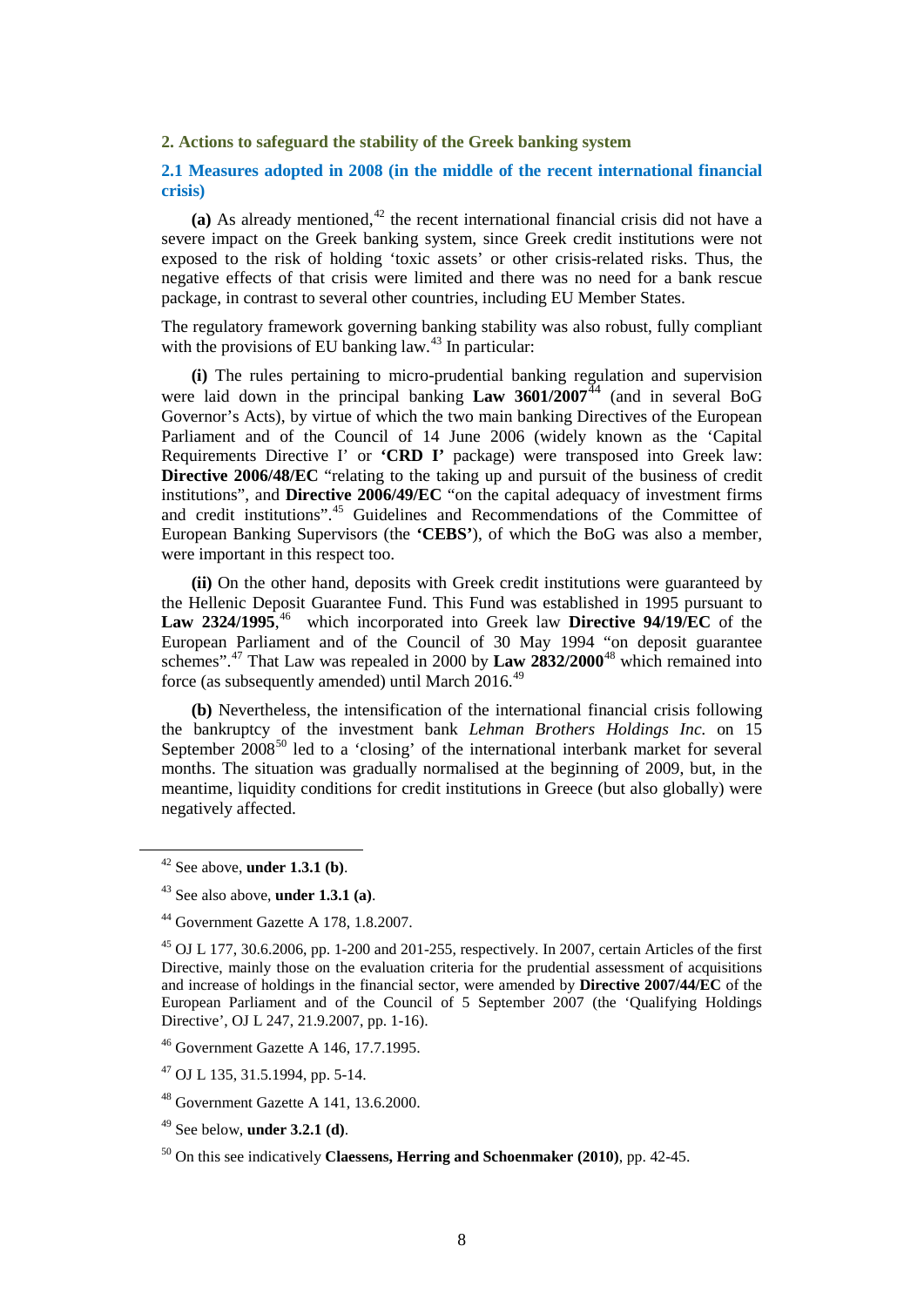Under these conditions, in order to enhance the liquidity of Greek credit institutions amidst this development the Greek government was urged to take initiatives, which led to the adoption of two legal acts by the Hellenic Parliament:

 **(ba)** By virtue of Law **3714/2008**, adopted immediately after Lehman's bankruptcy, the level of deposit guarantee provided by the Hellenic Deposit Guarantee Fund was raised to  $\text{\textsterling}00,000$  (from  $\text{\textsterling}0,000$  previously) per depositor (for each credit institution), in order to enhance depositors' confidence in the banking system (successfully averting a potential bank run).<sup>[51](#page-8-0)</sup> In addition, in February 2009, the Fund was transformed into the Hellenic Deposit and Investment Guarantee Fund (the **'HDIGF'**) pursuant to **Law 3746/2009**. [52](#page-8-1) This established an 'investor compensation scheme', alongside the 'deposit guarantee scheme', in accordance with the provisions of **Directive 97/9/EC** of the European Parliament and of the Council of 3 March 1997 "on investor compensation schemes".<sup>[53](#page-8-2)</sup>

**(bb)** In December 2008 the Greek government adopted a 'recovery program' (widely known as 'the 28bn euro package') under **Law 3723/2008** "on the enhancement of liquidity of the economy in response to the impact of the international financial crisis".[54](#page-8-3) As indicated by the Law's title, this program was *mainly* aimed at improving liquidity conditions in the banking system through two pillars: the issuance of bank bond guarantees (with commission) worth  $\epsilon$  a billion, in order to facilitate Greek credit institutions' fund-raising on international markets, and the issuance of 'special' Greek government bonds (also with commission) worth  $\bigoplus$  billion, in order to further bolster liquidity and ensure competitive terms for the provision of loans to small and medium enterprises and of housing loans for households.

Another pillar consisted in a capital support of  $\epsilon$  billion, through capital increases with the issue of preference shares rendering a fixed annual return of  $10\%$ .<sup>[55](#page-8-4)</sup> All these support measures fell into the category of state subsidies under EU competition law and were authorised without objections by the Commission as compatible aid under **Article 107(3), point (b) TFEU**. [56](#page-8-5)

<span id="page-8-0"></span> <sup>51</sup> **Law 3714/2008** (Government Gazette A 231, 7.11.2008), Article 6, amending Article 5(2) of Law 2832/2000.

<span id="page-8-1"></span><sup>52</sup> Government Gazette A 27, 16.2.2009.

<span id="page-8-2"></span><sup>53</sup> OJ L 84, 26.3.1997, pp. 22-31.

<span id="page-8-3"></span><sup>54</sup> Government Gazette A 250, 9.12.2008.

<span id="page-8-4"></span><sup>&</sup>lt;sup>55</sup> This support was deemed necessary on precautionary grounds, but use thereof was made by all systemically important credit institutions, paving the way for the participation of the Greek government in their capital share and triggering actions of state interventionism.

<span id="page-8-5"></span><sup>&</sup>lt;sup>56</sup> Decision of the European Commission N 560/08, OJ C/125/6/ 5.6.2009, as continuously prolonged, available at: [http://ec.europa.eu/competition/state\\_aid/ register/ii/doc/N-560-2008-](http://ec.europa.eu/competition/state_aid/%20register/ii/doc/N-560-2008-WLWL-en-19.11.2008.pdf) [WLWL-en-19.11.2008.pdf.](http://ec.europa.eu/competition/state_aid/%20register/ii/doc/N-560-2008-WLWL-en-19.11.2008.pdf) See on this **Boudghene et al. (2011)**, pp. 45-49.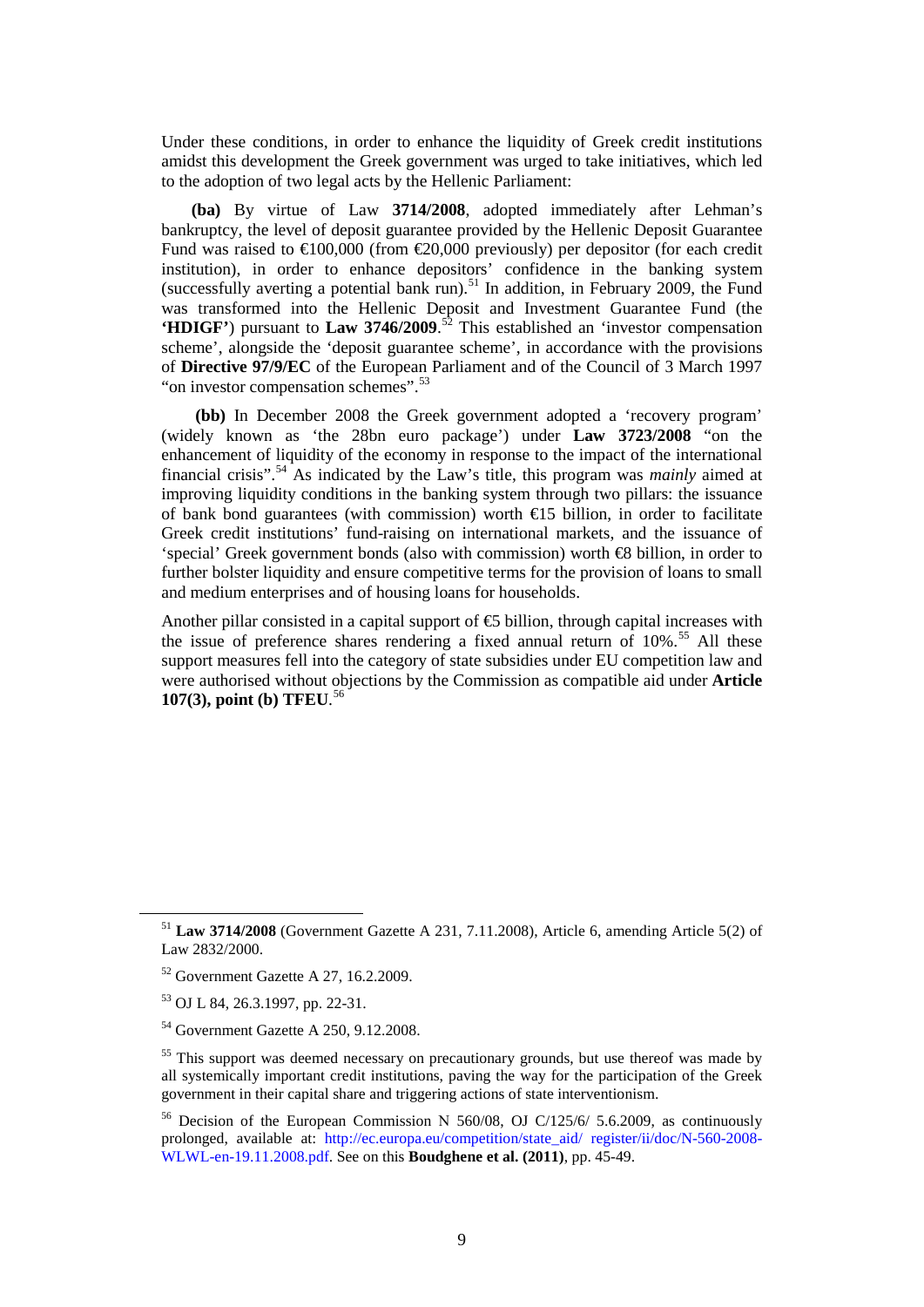# **2.2 Measures adopted immediately after the fiscal crisis in the euro area[57](#page-9-0)**

#### *2.2.1 General overview*

After the onset of the euro area fiscal crisis in 2010, however, the need to reinforce the stability of the Greek banking system became imperative. This triggered important initiatives, which made use of:

- ear-marked institutional measures (see below, under 2.2.2 and 2.2.3),
- micro-prudential supervisory and regulatory measures (under 2.2.4),
- reorganisation measures and resolution tools (under 2.2.5).

#### *2.2.2 The Hellenic Financial Stability Fund*

 **(a)** The Hellenic Financial Stability Fund (the **'HFSF'**) was established in 2010 by Law 3864/2010<sup>[58](#page-9-1)</sup> (subsequently amended several times) as a legal person of private law. The HFSF has full legal capacity and the right to bring an action in court (*locus standi*), does not come under the public sector, enjoys administrative and financial independence, and operates exclusively in accordance with the rules of private economy.[59](#page-9-2) Its initial capital had been set at €50 billion from the financial support mechanism for the Greek economy by euro area Member States, the ECB and the International Monetary Fund (the **'IMF'**).<sup>[60](#page-9-3)</sup>

 **(b)** The HFSF's primary objective was (and still is) to maintain the stability of the Greek banking system by strengthening the capital adequacy of domestic credit institutions under the conditions laid down in Law  $3864/2010$ .<sup>[61](#page-9-4)</sup> In pursuing this objective, it has to manage its capital and assets and exercise the rights ensuing from its capacity as shareholder of credit institutions in a way that preserves the value of its assets, minimises risks for Greek taxpayers and does not hamper or distort competition in the banking system.<sup>[62](#page-9-5)</sup> On the other hand, it is not up to the HFSF to provide liquidity to Greek credit institutions, which is granted exclusively by the ECB under its monetary operations $^{63}$  $^{63}$  $^{63}$  and by the BoG through the ELA.

<span id="page-9-0"></span> <sup>57</sup> For a detailed overview of this period from the BoG's point of view, see **Bank of Greece (2011)**, pp. 55-190.

<span id="page-9-1"></span><sup>58</sup> Government Gazette A 119, 21.7.2010.

<span id="page-9-2"></span><sup>&</sup>lt;sup>59</sup> **Law 3864/2010**, Article 1. According to the same provision, the purely private-law nature of the HFSF is not prejudiced by the fact that its capital was paid up in full by the Greek State. See also **Commission Decision** of 3 September 2010 on State Aid Case No 328/2010 "Recapitalisation of Credit Institutions in Greece under the Financial Stability Fund (FSF)" (OJ C 316, 20.11.2010, p. 7) (as prolonged).

<span id="page-9-3"></span><sup>60</sup> **Act of Legislative Content**, 19.4.2012, Article 1(1a).

<span id="page-9-4"></span><sup>61</sup> **Law 3864/2010**, Article 2(1).

<span id="page-9-5"></span> $62$  *Ibid.*, Article 2(2), points (a)-(c).

<span id="page-9-6"></span><sup>63</sup> On this aspect, see **European Central Bank (2011)**.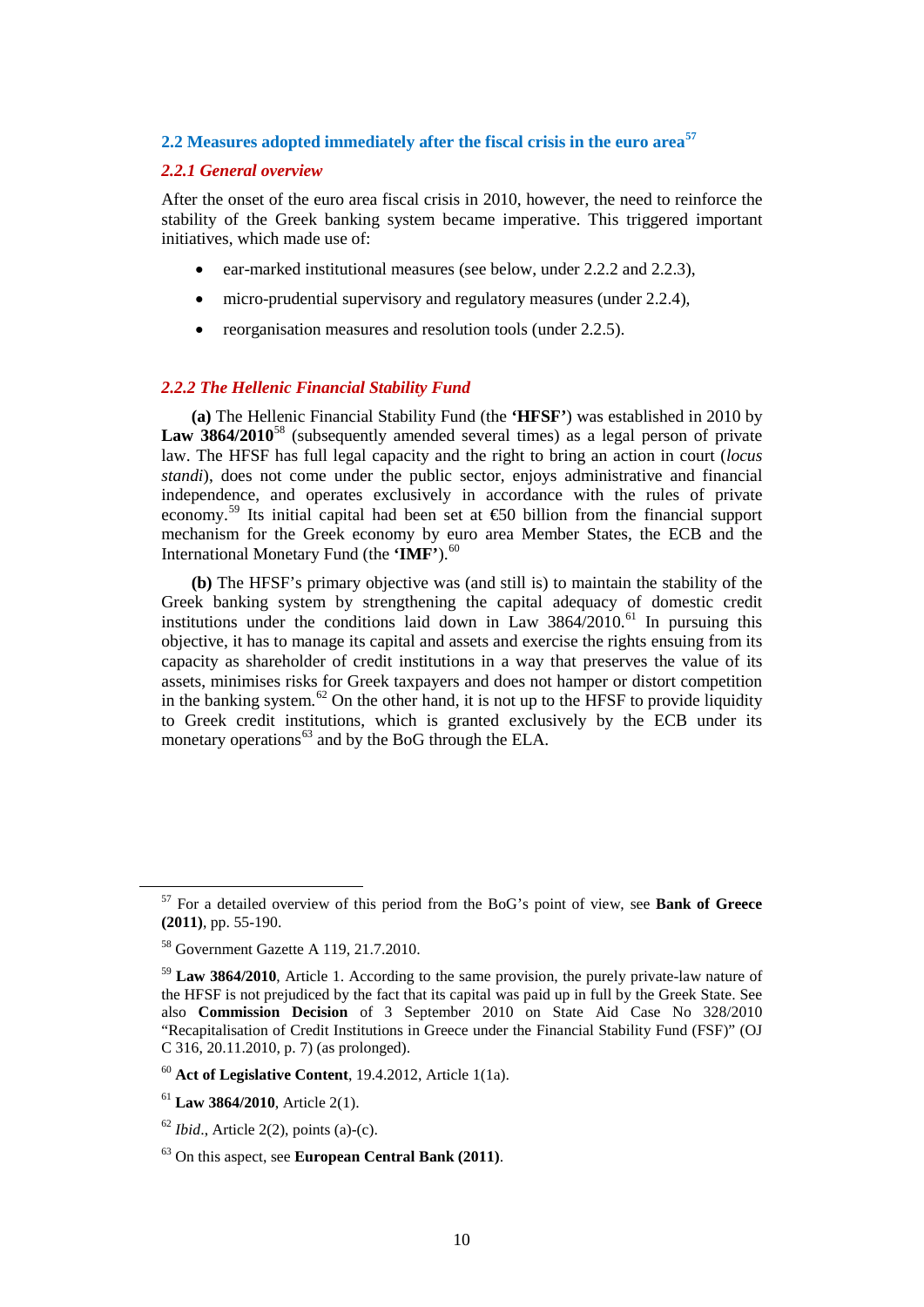#### *2.2.3 The Hellenic Council of Systemic Stability*

A second major institutional development of that period was the establishment of the Hellenic Council of Systemic Stability, by virtue of **Article 20** of **Law 3867/2010**. [64](#page-10-0) Its objective is to analyse the dynamics between the various sectors of the financial system and continuously monitor them in order to proactively address stress situations and crises. *With regard to its scope, this Council operates in accordance with the European Systemic Risk Board's (the 'ESRB') Recommendation of 22 December 2011 "on the macro-prudential mandate of national authorities".[65](#page-10-1)*

# *2.2.4 Micro-prudential supervisory and regulatory measures adopted after the fiscal crisis in the euro area*

#### *(I) Stress tests*

 **(a)** In 2010, the CEBS and the national banking supervisory authorities of the EU Member States, in close cooperation with the ECB, conducted an EU-wide stresstesting exercise in order to assess the overall resilience of the EU's banking system to major economic and financial shocks.<sup>[66](#page-10-2)</sup> The results of this exercise for the six (6) largest Greek credit institutions which participated in the exercise (representing more than 90% of the Greek banking system's assets as a whole) indicated, under the 'baseline scenario' and on group basis, a net surplus of Tier 1 capital of  $\epsilon$ 3.3 billion above the 6% ratio of Tier 1 capital. Under the 'adverse scenario', including a sovereign shock, the test was passed (on a group basis) by five (5) out of the six (6) participating credit institutions. [67](#page-10-3)

**(b)** The 2011 EU-wide stress-testing exercise<sup>[68](#page-10-4)</sup> was conducted under the coordination of the European Banking Authority (the **'EBA'**), which succeeded the CEBS in January  $2011$ ,<sup>[69](#page-10-5)</sup> in cooperation with the banking supervisory authorities of the EU Member States, the ECB, the European Commission and the ESRB.

<span id="page-10-0"></span> $64$  Government Gazette A 128, 3.8.2010. The Council consists of seven (7) members, including the Minister of Finance, the Deputy Minister of Finance, the BoG's Governor and Deputy Governor responsible for financial stability issues, the President of the Hellenic Capital Markets Commission and two persons with specific knowledge of the financial system (currently the Presidents of the HFSF and the Hellenic Bank Association) (**Law 3867/2010**, Article 20(2).

<span id="page-10-1"></span><sup>65</sup> OJ C 41, 14.2.2012, pp. 1-4. The ESRB, established by virtue of **Regulation (EC) 1092/2010** of the European Parliament and of the Council of 24 November 2010 (OJ L 331, 15.12.2010, pp. 1-11), is entrusted with the EU financial system's macro-prudential oversight. The BoG's Governor is a member of the ESRB's General Council (Article 6(1), point (b)).

<span id="page-10-2"></span><sup>&</sup>lt;sup>66</sup> See CEBS's press release on the results of the 2010 EU-wide stress testing exercise, 23 July 2010, available at: [http://stress-test.c-ebs.org/documents/CEBSPressReleasev2.pdf.](http://stress-test.c-ebs.org/documents/CEBSPressReleasev2.pdf)

<span id="page-10-3"></span><sup>67</sup> See "EU-wide Stress Testing 2010, Results for Greece", available at: http://www. bankofgreece.gr/Pages/en/Supervision/stresstest.aspx.

<span id="page-10-4"></span><sup>68</sup> See EBA's Press Release on the results of the 2011 EU-wide stress test, 15 July 2011, available at: [http://stress-test.eba.europa.eu/pdf/2011+EU-wide+stress+test+results+-+press+](http://stress-test.eba.europa.eu/pdf/2011+EU-wide+stress+test+results+-+press+%20release++FINAL.pdf)  [release++FINAL.pdf.](http://stress-test.eba.europa.eu/pdf/2011+EU-wide+stress+test+results+-+press+%20release++FINAL.pdf) 

<span id="page-10-5"></span><sup>69</sup> The EBA is governed by **Regulation (EU) No 1093/2010** of the European Parliament and of the Council of 24 November 2010 (OJ L 331, 15.12.2010, pp. 12-47). On its work see, by mere indication, **Wymeersch (2012)** and **Gortsos (2015a)**, pp. 64-71 (also as regards the most recent amendments to its statutory Regulation).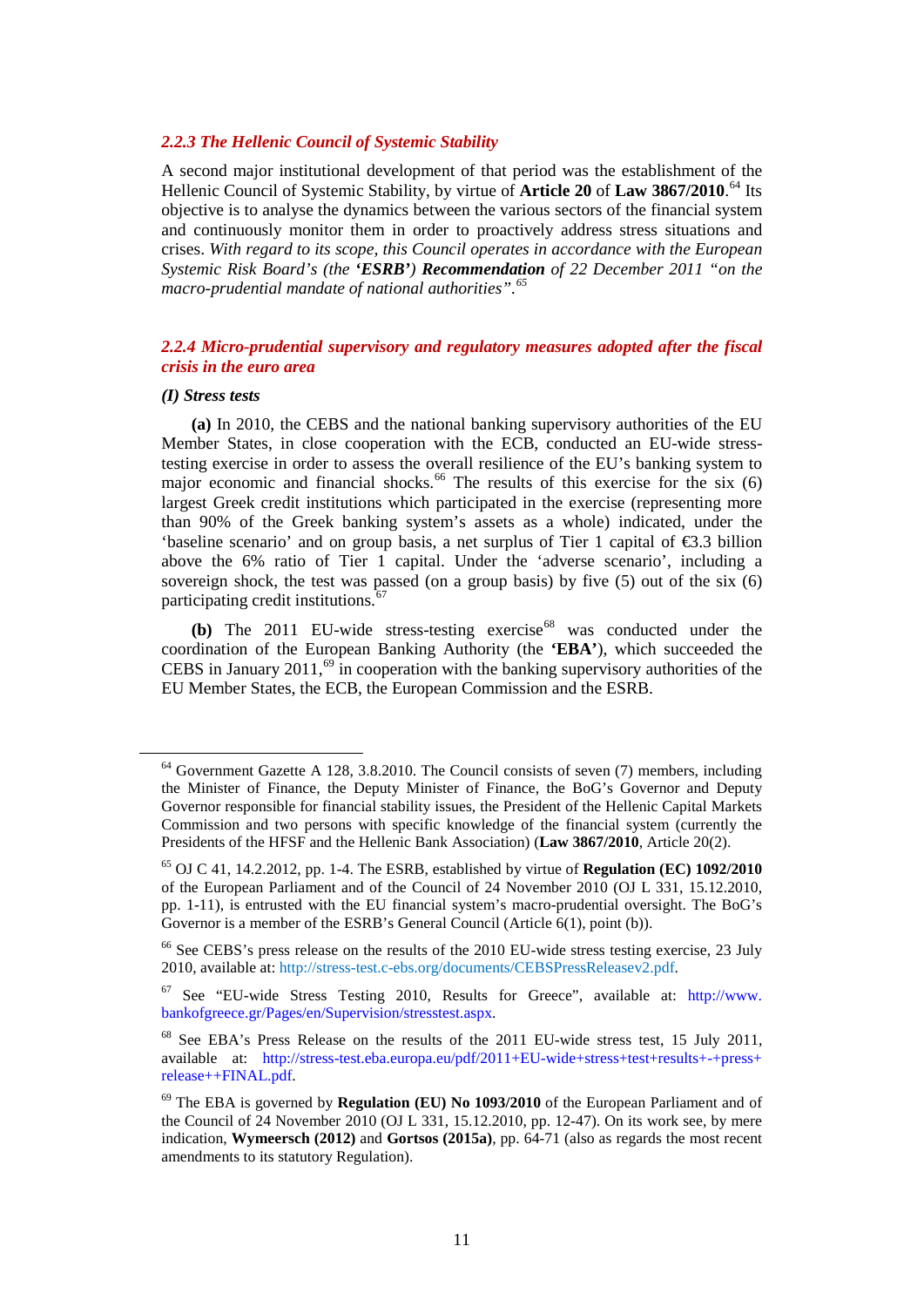*Two (2) key features distinguished this exercise from the stress tests performed in 2010: firstly, the threshold was set at 5%, compared to 6% in 2010, and secondly, the benchmark definition of capital used was "Core Tier 1 capital" instead of the broader "Tier 1 capital" definition used in 2010.*

This exercise concluded that the (same) six (6) largest Greek credit institutions had, under the 'baseline scenario' and on group basis, a capital surplus of  $\epsilon$ 2.44 billion above the 5% ratio of Core Tier 1 capital. Under the 'adverse scenario', before taking into consideration additional mitigating measures, four (4) out of six (6) Greek credit institutions were above the 5% threshold, one was marginally below and one was significantly below (all on a group basis).<sup>[70](#page-11-0)</sup>

 **(c)** Nevertheless, following the completion of BlackRock's audit of Greek banks (see just below) and the PSI exercise, these conditions have been totally reversed and the majority of Greek credit institutions needed to resort to capital increases (and, as a last resort, to the HFSF for recapitalisation) in the course of  $2012$ .<sup>[71](#page-11-1)</sup>

#### *(II) Other supervisory measures*

**(a)** In 2011 the BoG resorted to BlackRock, a specialised external expert company, for a diagnostic study on the loan portfolios of Greek credit institutions in order to identify their exposure to credit risk from non-performing business, mortgage and consumer loans.[72](#page-11-2) The study was completed at the end of 2011.

**(b)** The BoG's micro-prudential supervisory powers were strengthened as well. More specifically, if a Greek credit institution did not meet, according to the BoG, or if there were strong indications that it would not meet, the requirements laid down in Greek law, it might be required to hold own funds in excess of the minimum level, seek prior approval by the BoG of transactions which might be detrimental to its solvency, perform a recovery plan and/or increase its capital.<sup>[73](#page-11-3)</sup>

#### *(III) Micro-prudential regulatory measures*

(a) By virtue of **Laws 4002/2011** and  $4021/2011$ ,<sup>[74](#page-11-4)</sup> the framework governing micro-prudential banking regulation and supervision was enhanced, to the extent that two **Directives** of the European Parliament and of the Council (**2009/111/EC** and **2010/76/EU**[75\)](#page-11-5) were transposed into Greek law, amending the principal banking **Law (3601/2007)** and in the relevant BoG Governor's Acts.

<span id="page-11-0"></span><sup>&</sup>lt;sup>70</sup> See "EU-wide Stress Testing Exercise 2011, Results for Greece", available at: http://www. bankofgreece.gr/Pages/en/Bank/News/PressReleases/DispItem.aspx?Item\_ID=3682&List\_ID=1 af869f3-57fb-4de6-b9ae-bdfd83c66c95&Filter\_by=DT.

<span id="page-11-1"></span><sup>71</sup> See below, **under 2.3.1**.

<span id="page-11-2"></span><sup>72</sup> Bank of Greece Governor's **Act 2643/6.9.2011**. Bank of Greece Governor's Acts are available at: [http://www.bankofgreece.gr/Pages/el/Bank/legal/Acts.sspx.](http://www.bankofgreece.gr/Pages/el/Bank/legal/Acts.sspx) 

<span id="page-11-3"></span><sup>73</sup> Law 3601/2007, Article 62(1)-(2). See on this also **Bank of Greece (2014)**, pp. 50-52.

<span id="page-11-4"></span><sup>&</sup>lt;sup>74</sup> Government Gazette A 180, 22.8.2011 and A 218, 03.10.2011, respectively.

<span id="page-11-5"></span><sup>75</sup> OJ L 302, 17.11.2009, pp. 97-119, and OJ L 329, 14.12.2010, pp. 3-35, respectively.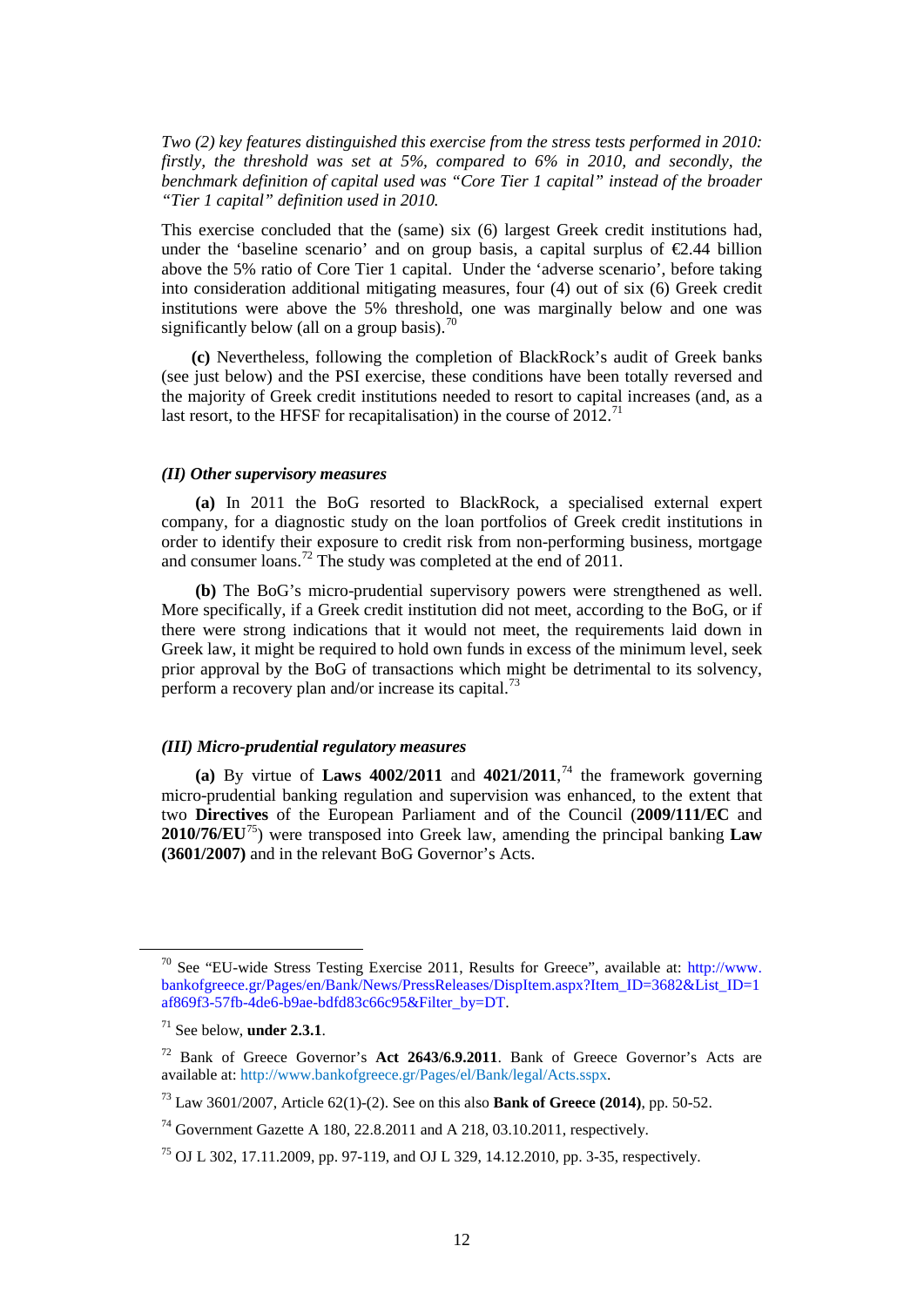*Children of the recent (2007-2009) international financial crisis, these Directives substantially amended core provisions of, and inserted new provisions (in particular on remuneration policies) into, the principle (at the time) above-mentioned EU banking Directives 2006/48/EC and 2006/49/EC (the CRD I). [76](#page-12-0)*

**(b)** Based on the timetable for the implementation of the "Memorandum of Economic and Financial Policy",<sup>[77](#page-12-1)</sup> the BoG also demanded Greek credit institutions to develop and implement medium-term funding plans and maintain a minimum Core Tier 1 capital ratio of 9% (as of 1 October 2012) and 10% (as of 1 July 2013).<sup>[78](#page-12-2)</sup>

#### *2.2.5 Reorganisation measures and resolution tools*

#### *(I) Introductory remarks*

The above-mentioned **Law 4021/2011** reinforced the principal banking **Law (3601/2007)** on the reorganisation of Greek credit institutions and laid down the (first) legal framework on their resolution. In particular, this Law (as amended by **Law 4051/2012**[79\)](#page-12-3) introduced provisions with regard to:

- the conditions under which a Commissioner to a distressed credit institution (as the main reorganisation measure under Greek banking law) might be appointed by the BoG, along with a definition of his/her powers,
- the resolution tools to be implemented by the Minister of Finance and/or the BoG (see below, **under (II)**), and
- the creation of a 'resolution fund' (**under (III**).<sup>[80](#page-12-4)</sup>

In addition, pursuant to the Bank of Greece Governor's **Act 2653/29.2.2012**, a 'Resolution Unit' was established within the BoG.<sup>[81](#page-12-5)</sup>

#### *(II) Resolution tools*

Law 4021/2011 introduced three (3) resolution tools, which could be initiated by the BoG for the sake of protecting financial stability and boosting public confidence in the banking system.<sup>[82](#page-12-6)</sup> Specific provisions were governing the conditions under which these tools could be activated, such as the impossibility of taking alternative measures of equivalent effect:<sup>[83](#page-12-7)</sup>

<span id="page-12-0"></span><sup>&</sup>lt;sup>76</sup> In that sense, Directives 2009/111/EC and 2010/76/EU are known with the acronyms 'CRD II' and 'CRD III'. On 'CRD IV', adopted in 2013, see below, **under 3.1.3 (a)**.

<span id="page-12-1"></span><sup>&</sup>lt;sup>77</sup> Greece – Memorandum of Economic and Financial Policies, May 3, 2010, p. 66.

<span id="page-12-2"></span><sup>78</sup> Bank of Greece Governor's **Act 2654/29.2.2012**.

<span id="page-12-3"></span><sup>79</sup> Government Gazette A 40, 29.2.2012.

<span id="page-12-4"></span> $80$  The provisions of Law 4021/2011 on bank resolution (Articles 1-4) were adopted on the basis of the "Fourth Review Under the Stand-By Arrangement and Request for Modification and Waiver of Applicability of Performance Criteria" of the IMF Country Report No. 11/175 (July 2011)*.* 

<span id="page-12-5"></span><sup>81</sup> See on this **Bank of Greece (2014)**, pp. 168-169.

<span id="page-12-6"></span><sup>82</sup> **Law 4021/2011**, Article 4, adding Article 63B to Law 3601/2007.

<span id="page-12-7"></span><sup>83</sup> *Ibid.*, Article 4, adding Articles 63C, 63D and 63E-63F, respectively, to Law 3601/2007.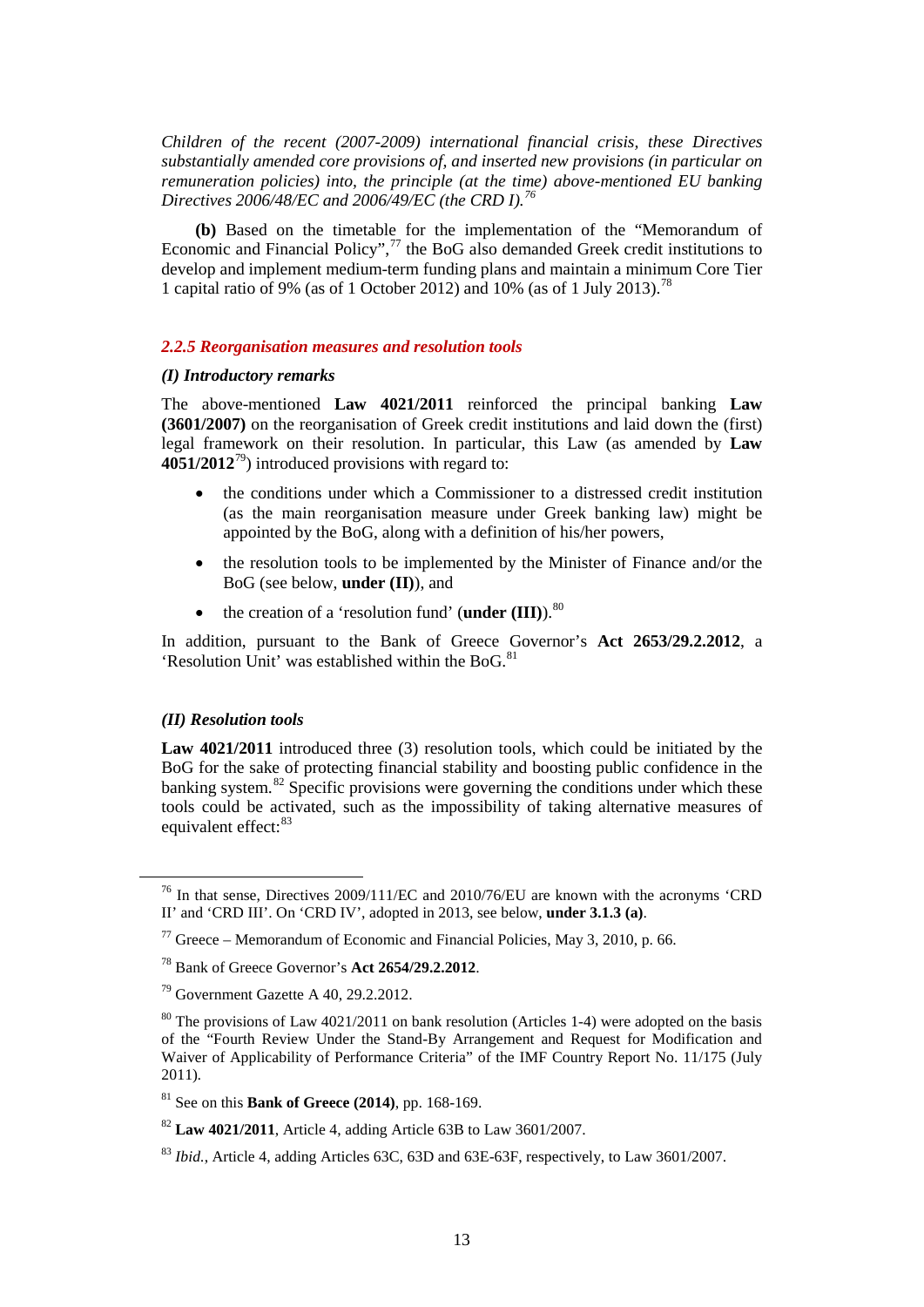**(a)** A capital increase of the credit institution by decision of the Commissioner following a request by the BoG. Existing shareholders were not allowed to exercise their right of preference in this case.

**(b)** The sale of specific assets and liabilities of an insolvent credit institution to another credit institution or another legal entity and, in principal, the withdrawal of the former's authorisation, which was set under liquidation (the 'sale of business tool').

 **(c)** The establishment of a 'bridge bank', by decision of the Minister of Finance, upon a BoG proposal on grounds of public interest (the 'bridge bank tool'). Bridge banks, to which specific assets and liabilities of an insolvent credit institution are transferred (while the latter's authorisation is withdrawn and it is set under liquidation) should, in principle, operate for a period of up to two (2) years and then be sold to another credit institution.

#### *(III) The Hellenic Deposit and Investments Guarantee Fund's 'resolution scheme'*

In accordance with **Article 7** of **Law 4021/2011**, a 'resolution scheme' was established in 2011, as the third pillar of the HDIGF. This scheme, which is the only one which was not (yet) premised on EU financial law, was independent from the other two pillars (the deposit guarantee scheme and the investor compensation scheme) and provided funding either in the case of activation of the sale of business tool or for a bridge bank were to be established.

Nevertheless, for a transitional period it was the HFSF which covered the resolution funding gap rather than the HDIGF.<sup>[84](#page-13-0)</sup> This decision was taken in view of the significant amount of funds that would potentially be required (and, as a matter of fact, have been required) in order to cover the resolution funding gap of several credit institutions, including larger ones (see **Table 2** below).

# **2.3 The first two Greek bank recapitalisations and the first round of bank resolutions**

#### *2.3.1 The first (2012) recapitalisation exercise as a result of the debt write-down with private sector involvement (PSI)*

In 2012, in the context of the Greek sovereign debt write-down and debt buyback operation as a result of credit institutions' inclusion in the PSI, Greek credit institutions suffered losses on account of Greek sovereign bonds held in their portfolios. As a result, on 20 April, the four (4) largest and systemically important Greek credit institutions announced losses of  $\epsilon$ 27.9 billion,<sup>[85](#page-13-1)</sup> which totally depleted their regulatory own funds and led to their recapitalisation by public funds through the HFSF.

#### *2.3.2 The second (2014) recapitalisation exercise*

**(a)** The fiscal crisis continued even in 2013 to have a severe negative impact on credit institutions' liquidity, balance sheets and financial results. In more detail, their assets continued to be negatively affected by the continuing rise in NPLs as a result of the cumulatively big recession that began in late 2008 and has been ongoing.

<span id="page-13-0"></span> <sup>84</sup> **Law 4051/2012**, Article 9(12), amending Law 3864/2010.

<span id="page-13-1"></span><sup>85</sup> See above, **under 1.3.2 (b)(iii)**.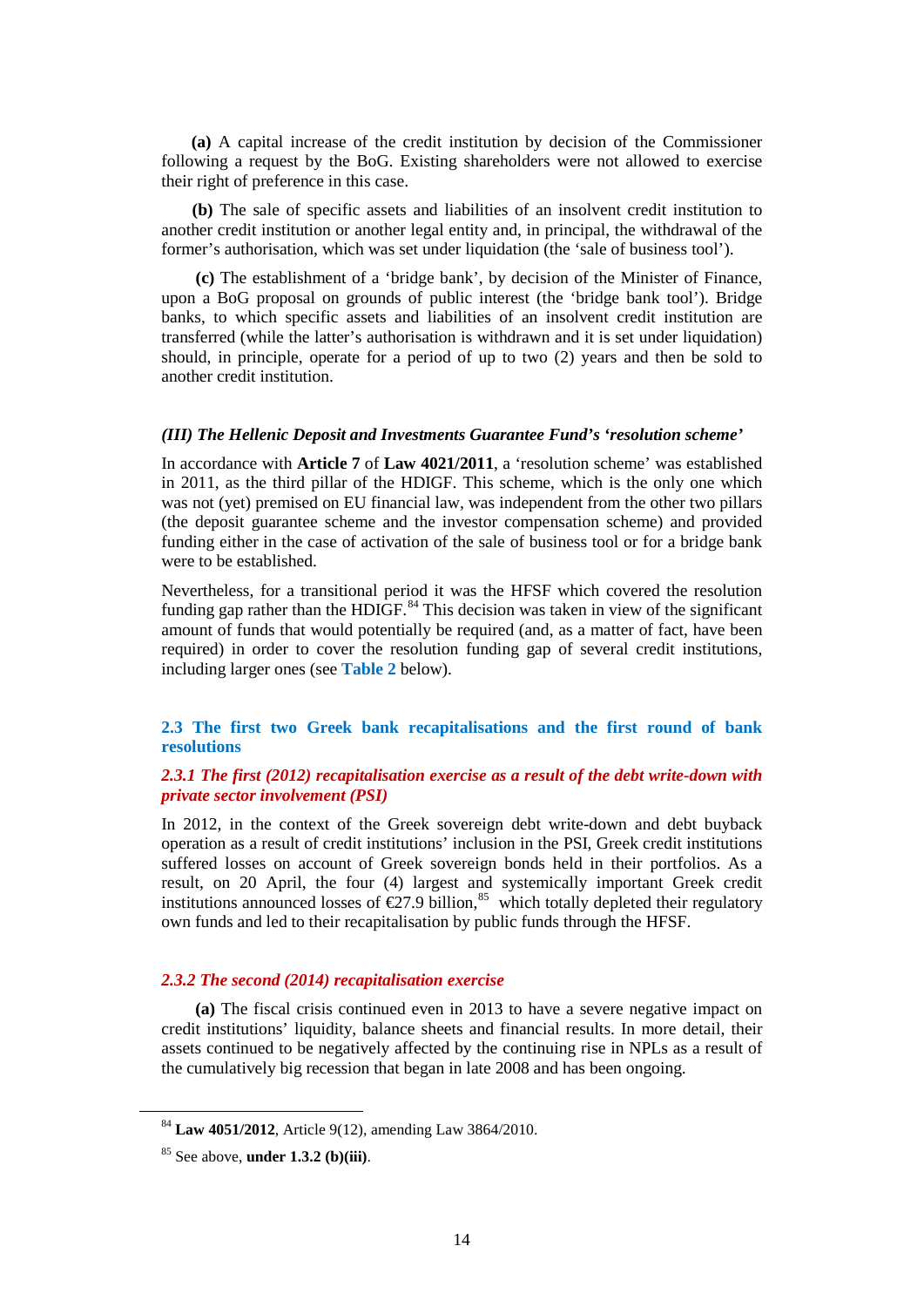At the same time, there was a sharp decline in deposits (deposits held by domestic households and enterprises dropped from  $\epsilon$ 228 billion in December 2008 to  $\epsilon$ 164 billion in November 2014), thus directly impacting bank liquidity. In addition, on account of their low credit ratings, Greek credit institutions lost access to both the interbank market and the capital market and thus their ability to raise funds through bond issuance; as a result, their liquidity shortage further deteriorated.

**(b)** In April 2014, following a stress test conducted by the BoG, in compliance with a relevant commitment under the second Memorandum of Understanding, the second recapitalisation of the four (4) systemically important credit institutions was completed. In particular, €8.3 billion were raised through the private sector, compared with capital needs calculated at  $\epsilon$ 5.8 billion under the stress test's baseline scenario. Following the successful completion of that second recapitalisation exercise, Greek credit institutions could once again return to international capital markets and raise funds through bond issuance. Gradually, since May 2014, ELA financing, which peaked in November 2012 (at  $\in$ 123.3 billion), essentially fell to zero, albeit temporarily as it would later turn out (see **Table 1** below).[86](#page-14-0)

#### *2.3.3 The first (extensive) round of bank resolutions*

 **(a)** In the period 2011-2014, the sale of business and the bridge bank (resolution) tools, which were established, as already mentioned, $^{87}$  $^{87}$  $^{87}$  in order to ensure the continuity of critical banking functions services and, hence, safeguard financial stability and protect depositors and investors, were used in twelve (12) cases.<sup>[88](#page-14-2)</sup>

*If insolvency problems arise, competent authorities are faced with a 'trilemma':* 

- *to bail-out undercapitalised (usually systemically significant) credit institutions by using taxpayers' money, judging that a withdrawal of their authorisation would have significant 'systemic consequences',*
- *to resolve insolvent credit institutions through the competent resolution authorities, or*
- *to withdraw their authorisation, wind them up and, subsequently, activate deposit guarantee schemes.*

*Resolution actions are put in place in order to ward off the moral hazard in case of systemically important credit institutions, the winding up of which would endanger the stability of the banking (and, more generally, the financial) system, and, in addition, to prevent having to resort to a government bailout.* 

 **(b)** This development drastically altered the Greek banking system landscape. In all these cases:

 **(i)** The credit institutions resolved were considered to be non-viable and, concurrently, not systemically important.

 **(ii)** These credit institutions were placed under liquidation, following the withdrawal of their license.

<span id="page-14-0"></span> <sup>86</sup> See also below, **under 3.2.2 (b)**.

<span id="page-14-1"></span><sup>87</sup> See above, **under 2.2.5 (II)**.

<span id="page-14-2"></span><sup>88</sup> See on this **Bank of Greece (2014)**, pp. 174-183.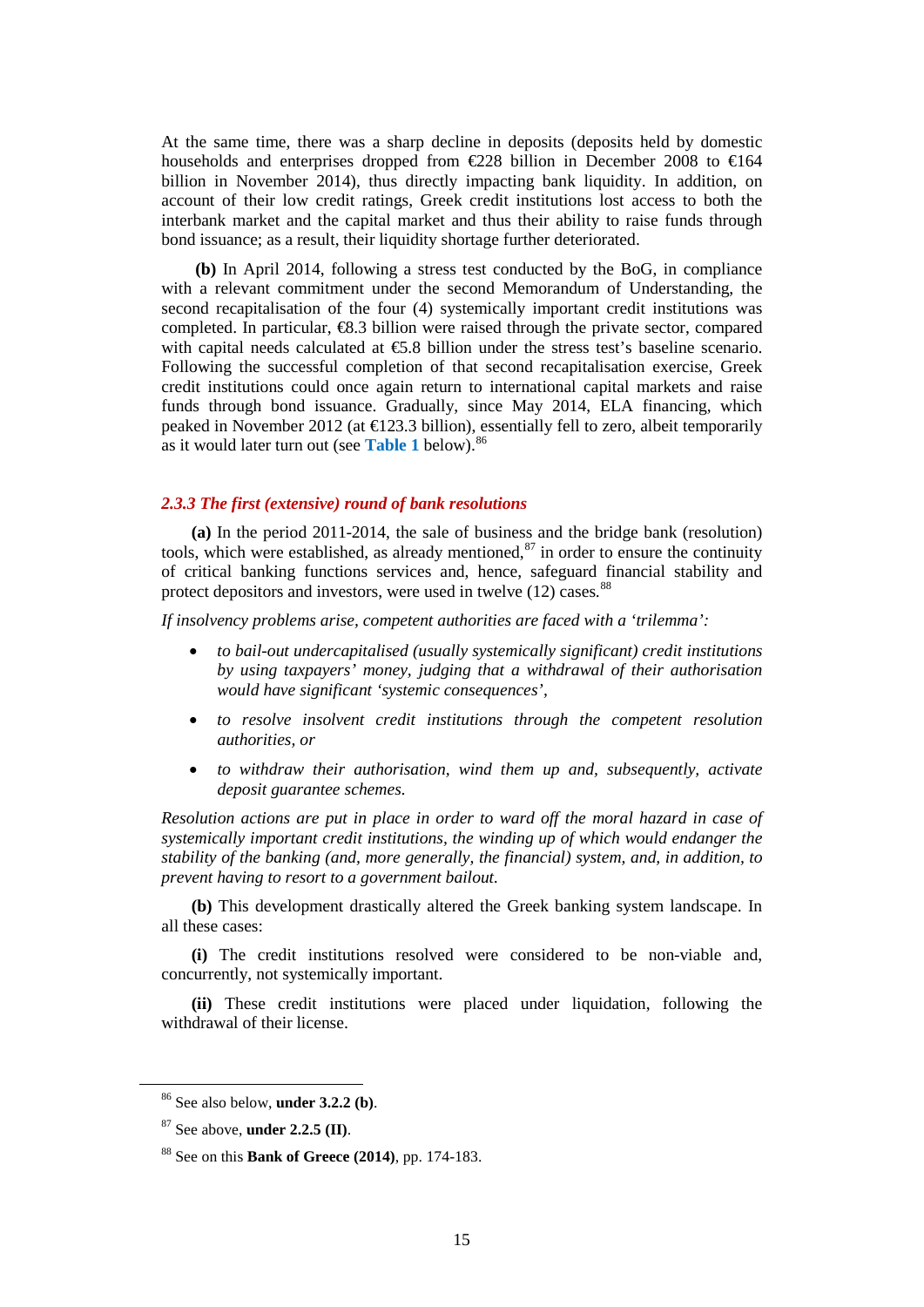**(iii)** The deposit guarantee scheme was not activated, because, just before the license withdrawal, their viable property items (including all of their deposits and not only those covered by the deposit guarantee scheme) had been transferred to the one of the four (4) systemically important credit institutions (see **Table 2** below).<sup>[89](#page-15-0)</sup>

#### **3. The impact of the European Banking Union's establishment**

#### **3.1 The new institutional and regulatory framework**

#### *3.1.1 General overview*

**(a)** The creation of a 'European Banking Union' (the **'EBU'**) is a very ambitious political initiative, which was tabled at the Euro Area Summit of 29 June 2012, amidst the current fiscal crisis in the euro area. The establishment of the EBU was aimed at creating a 'Europeanised bank safety net' to *"break the vicious circle between banks and sovereigns*<sup>"[90](#page-15-1)</sup> consisting of three 'main' pillars:

- a Single Supervisory Mechanism exclusively for the banking system (*i.e.* not for the other two sectors of the financial system, insurance and securities) and mainly for credit institutions legally incorporated in euro area Member States, with regard to their micro-prudential supervision,
- a Single Resolution Mechanism for the resolution of unviable credit institutions (also mainly incorporated in euro area Member States), and a Single Resolution Fund to be used in order to ensure the effective application of resolution tools if a decision is made on the resolution of such credit institutions, and
- a single deposit insurance scheme.

The new EU institutional framework on the EBU should be coupled with a 'single rulebook' containing substantive rules on the prudential regulation and supervision of credit institutions, their recovery and resolution, and the guarantee of bank deposits.

**(b)** The most significant institutional and regulatory developments towards establishing the EBU took place in the course of 2013 and 2014 and with the exception of the creation of a single deposit insurance scheme (which is still pending), all the other components are in place. In this respect it is also worth noting the following:

**(i)** The three main pillars of the EBU, notably the new EU mechanisms and funds, are a by-product of the fiscal crisis in the euro area and are designed to *apply mainly (but not exclusively) to the euro area Member States* (see below, **under 3.1.2**).

<span id="page-15-0"></span> <sup>89</sup> The bridge bank tool was activated only in two cases, nevertheless the first time *immediately* after the entry into force of Law 4021/2011 in the case of the resolution of 'Proton Bank', whose license was withdrawn and the bridge bank 'New Proton Bank' was simultaneously set up (Decision of the Minister of Finance 9250/9.10.2011 and Decision 20/9.10.2011 of the Bank of Greece's Credit and Insurance Committee. The second time was in January 2013 for the resolution of 'TT Hellenic Postbank', whose license was withdrawn as well and the bridge bank 'New TT Hellenic Postbank' was simultaneously set up (Decision of the Minister of Finance 95/18.1.2013 and Decision 7/18.01.2013 of the Bank of Greece's Resolution Measures Committee).

<span id="page-15-1"></span><sup>90</sup> **Euro Area Summit Statement, 29 June 2012**, first paragraph, first sentence, available at: [http://consilium.europa.eu/uedocs/cms\\_data/docs/pressdata/en/ec/131359.pdf.](http://consilium.europa.eu/uedocs/cms_data/docs/pressdata/en/ec/131359.pdf)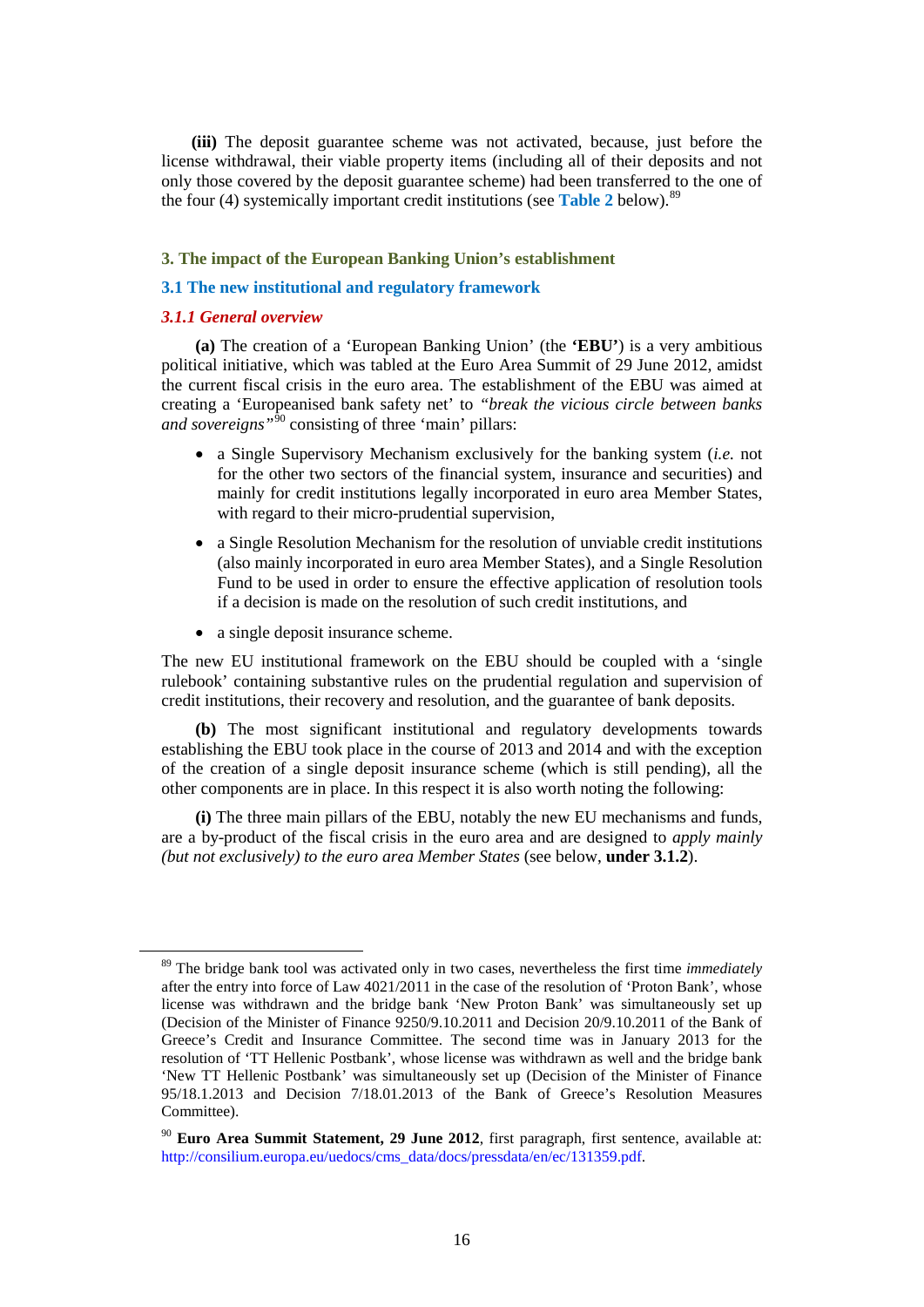**(ii)** On the other hand, the 'single rulebook', adopted by the European Parliament and the EcoFin Council and further detailed by the European Commission and the EBA is *applicable across all EU Member States*. [91](#page-16-0) It is a child of the recent international financial crisis, its content is substantially influenced by developments in international financial law, is part of the single market for financial services and is based on a 'total harmonisation approach' (**under 3.1.3**).

**(c)** Of significant importance is also the provision of direct public financial assistance to credit institutions by the European Stability Mechanism (the **'ESM'**) under the 'Direct Recapitalisation Instrument' (the **'DRI'**). This instrument entered fully into operation on **8 December 2014**, after the requisite national procedures were completed by the euro area Member States, by means of a unanimous **Resolution of the ESM Board of Governors**. [92](#page-16-1) On the same day, the ESM Board of Directors adopted a Guideline on the modalities, including, *inter alia*, the eligibility criteria for the requesting ESM Member and the credit institution concerned, and the allocation of specific tasks to the Managing Director of the ESM, the Commission, the ECB and, wherever appropriate, the IMF, for providing financial assistance in the form of DRI. $93$ 

# *3.1.2 The institutional framework[94](#page-16-3)*

**(a)** As regards the establishment of a European supervisory authority for the banking system, the Council adopted **Regulation (EU) No 1024/2013** of 15 October 2013 "conferring specific tasks on the ECB concerning policies relating to the prudential supervision of credit institutions". [95](#page-16-4) This Regulation, the **'SSMR'**, adopted on the basis of **Article 127(6) TFEU**, establishes a Single Supervisory Mechanism (the **'SSM'**) for credit institutions and some types of holding companies operating *mainly* in the euro area Member States,<sup>[96](#page-16-5)</sup> which became operative on 4 November 2014. This institutional development alleviated, at least for the euro area, the asymmetry between, on the one hand, banking micro-prudential supervision, which was conducted for all credit institutions at national level, and, on the other hand, prudential regulation, which had already been gradually Europeanised.

<span id="page-16-0"></span> <sup>91</sup> On the single rulebook as a body of EU law, see **Lefterov (2015)**, pp. 4-22.

<span id="page-16-1"></span><sup>&</sup>lt;sup>92</sup> This ESM Resolution is available at: http://www.esm.europa.eu/pdf/Establishment%20of% [20the%20instrument%20for%20the%20direct%20recapitalisation%20of%20insti%20.pdf.](http://www.esm.europa.eu/pdf/Establishment%20of%20the%20instrument%20for%20the%20direct%20recapitalisation%20of%20insti%20.pdf)

<span id="page-16-2"></span><sup>&</sup>lt;sup>93</sup> This ESM Guideline is available at: http://www.esm.europa.eu/pdf/20141208%20Guideline [%20on%20Financial%20Assistance%20for%20the%20Direct%20Recapitalisation%20of%20In](http://www.esm.europa.eu/pdf/20141208%20Guideline%20on%20Financial%20Assistance%20for%20the%20Direct%20Recapitalisation%20of%20Institutions.pdf) [stitutions.pdf.](http://www.esm.europa.eu/pdf/20141208%20Guideline%20on%20Financial%20Assistance%20for%20the%20Direct%20Recapitalisation%20of%20Institutions.pdf) On this new ESM instrument see **European Stability Mechanism (2014)**, **Hadjiemmanuil (2015)**, pp. 29-34 and **Vovolinis (2015)**.

<span id="page-16-3"></span> $94$  The legal acts of this institutional framework (as in force in mid-2015) are laid down in **Binder and Gortsos (2015)**, pp. 77-368.

<span id="page-16-4"></span><sup>95</sup> OJ L 287, 29.10.2013, pp. 63-89.

<span id="page-16-5"></span><sup>&</sup>lt;sup>96</sup> Member States with a derogation may establish a 'close cooperation' with the SSM under the conditions laid down in **Article 7 SSMR**. In such a case, all credit institutions incorporated in their jurisdiction will be directly supervised by the ECB, in accordance with **Articles 2, point (1), and 7(1) SSMR**.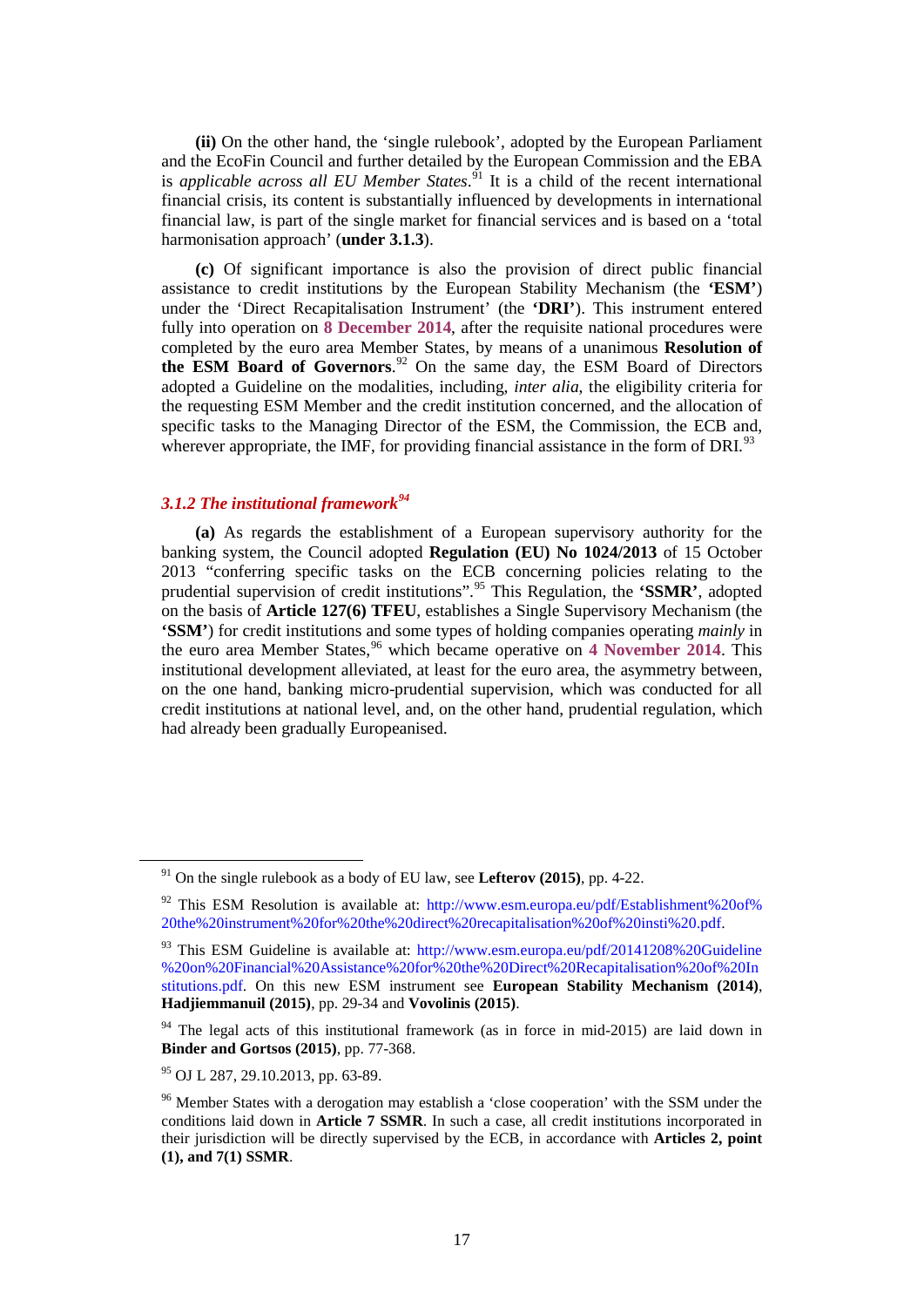*The institutional framework pertaining to the SSM is further specified in several ECB legal acts governing the detailed operational arrangements for the implementation of the tasks conferred upon it by the SSMR.[97](#page-17-0) The most important is Regulation (EU) No 468/2014 of the ECB of 16 April 2014 "establishing the framework for cooperation within the SSM between the European Central Bank and national competent authorities and with national designated authorities ('SSM Framework Regulation') (ECB/2014/17)". [98](#page-17-1)*

**(b)** In addition, a European Single Resolution Mechanism (the **'SRM'**) for nonviable credit institutions (and investment firms) and a European Single Resolution Fund (the **'SRF'**) to fill in any funding gaps that might result from a resolution were created by virtue of two legal acts adopted in 2014 and became operative on **1 January 2016**: [99](#page-17-2)

**(i)** The first is **Regulation (EU) No 806/2014** of the European Parliament and of the Council of 15 July 2014 "establishing uniform rules and a uniform procedure for the resolution of credit institutions and certain investment firms in the framework of a Single Resolution Mechanism and a Single Resolution Fund  $(...)$  (the **'SRMR'**).<sup>[100](#page-17-3)</sup> This Regulation, adopted under **Article 114 TFEU** and entered into force on **19 August 2014**, is a necessary complement to the SSMR, as it would be a paradox, if credit institutions were directly supervised (by the ECB) at European level, but, in the event of a need for resolution, the relevant decision were to be made at national level.

The adoption of all decisions pertaining to the resolution of significant credit institutions directly supervised by the ECB are taken by the Single Resolution Board (the **'SRB'**),[101](#page-17-4) which was established in accordance with **Article 42 SRMR**.

**(ii)** The second legal act is the **Intergovernmental Agreement** signed by twentysix (26) EU Member States "on the transfer and mutualisation of contributions to the Single Resolution Fund"<sup>102</sup>, which was established under **Article 67(1) SRMR**.<sup>[103](#page-17-6)</sup>

**(c)** At the initial stage, the prospect of establishing a European Deposit Insurance Scheme (the **'EDIS'**), as the third main pillar of the EBU, had only been discussed in terms of 'high-level politics'. Accordingly, no specific regulatory proposals had been tabled by the European Commission on this field and DGSs still remain national, even though their merger or the establishment of cross-border DGSs is not ruled out. Nevertheless, in 2015 there was substantial progress:

<span id="page-17-0"></span> <sup>97</sup> For an overview see **Gortsos (2015a)**, pp. 71-83.

<span id="page-17-1"></span><sup>98</sup> OJ L 141, 14.5.2014, pp. 1-50. The entire SSM framework is analysed in **Gortsos (2015a)**, with extensive further references.

<span id="page-17-2"></span><sup>99</sup> On the SRM framework see **Gortsos (2016)**, with extensive further references.

<span id="page-17-3"></span> $100$  OJ L 225, 30.7.2014, pp. 1-90.

<span id="page-17-4"></span><sup>&</sup>lt;sup>101</sup> **SRMR**, Article 7(2). The same applies to less significant credit institutions to the extent that a resolution action requires the use of the SRF (*ibid*., Article 7(3), second sub-paragraph).

<span id="page-17-5"></span><sup>&</sup>lt;sup>102</sup> The text of this Intergovernmental Agreement can be accessed at: http://register.consilium. [europa.eu/content/out?lang=EN&typ=ENTRY&i=SMPL&DOC\\_ID=ST%208457%202014%20](http://register.consilium.europa.eu/content/out?lang=EN&typ=ENTRY&i=SMPL&DOC_ID=ST%208457%202014%20COR%201) [COR%201.](http://register.consilium.europa.eu/content/out?lang=EN&typ=ENTRY&i=SMPL&DOC_ID=ST%208457%202014%20COR%201)

<span id="page-17-6"></span><sup>103</sup> On the SRB see **Gortsos (2016)**, pp. 55-82.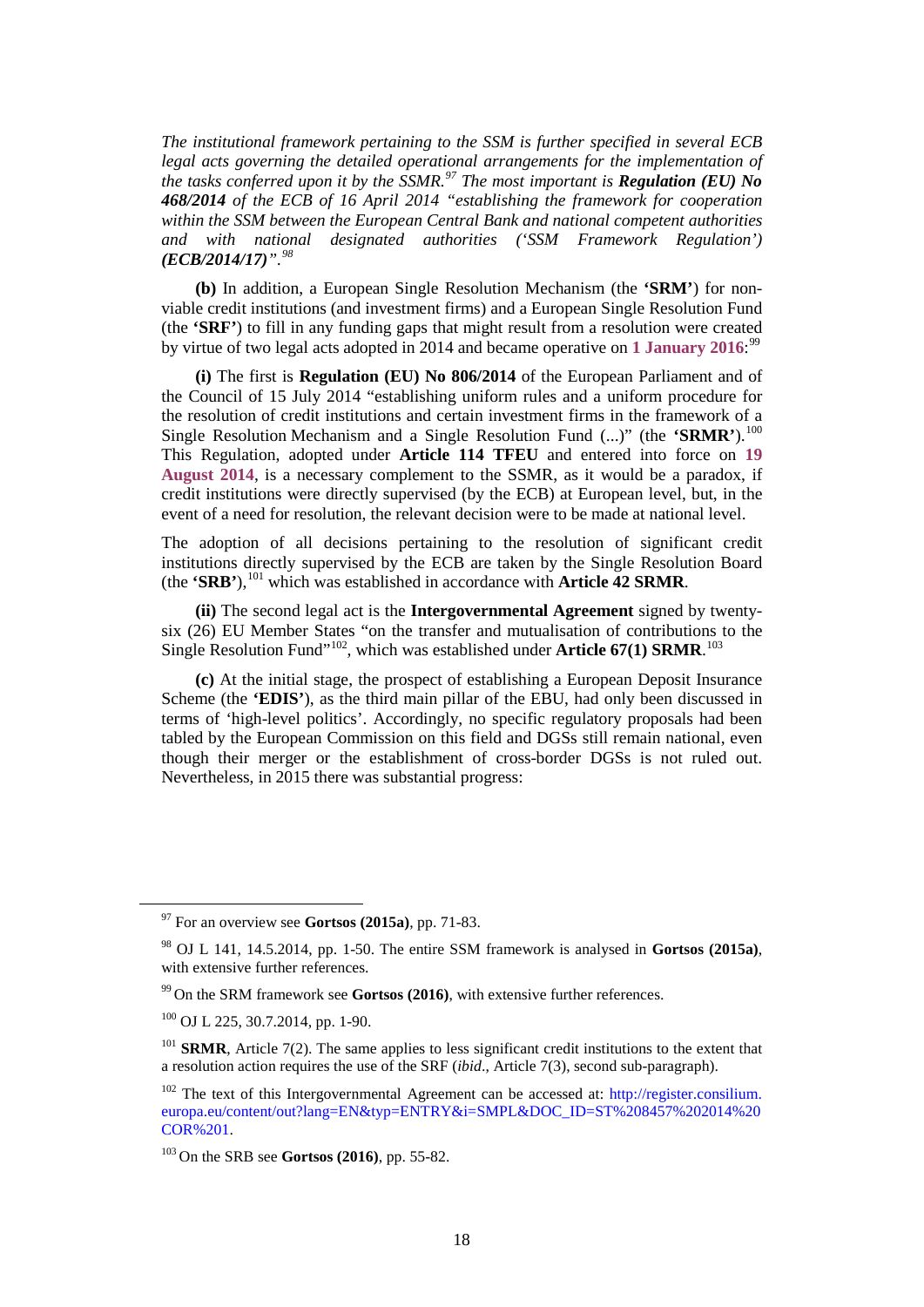**(i)** In principle, the establishment of an EDIS was laid down in the "Five Presidents' Report" of **22 June 2015** entitled: "Completing Europe's Economic and Monetary Union", which is included in the framework of the proposals on the creation of an (EU) **'Financial Union'**. [104](#page-18-0) According to this Report, and a Commission's follow-up Communication of 21 October  $2015$ ,  $^{105}$  $^{105}$  $^{105}$  an EDIS would increase the resilience against future crises, and is also more likely to be fiscally neutral over time than national DGSs, since risks are spread more widely and private contributions are raised over a much larger pool of financial institutions.

**(ii)** Then, on **24 November 2015**, the Commission submitted a proposal for a Regulation of the European Parliament and of the Council "amending Regulation EU No 806/2014 in order to establish a European Deposit Insurance Scheme".<sup>[106](#page-18-2)</sup> Under the Commission's proposal, the legal basis for this Regulation should also be **Article 114 TFEU**, [107](#page-18-3) since the Regulation is intended to amend the SRMR. The EDIS is planned to be introduced gradually, in three stages.

The proposal includes a series of strict safeguards and is accompanied by a Communication setting out measures to reduce risks, such as future proposals to ensure that credit institutions' exposures to individual sovereigns risk is sufficiently diversified. A European Deposit Insurance Fund (the **'EDIF'**) will also be created from the outset. It will be financed directly by risk-adjusted credit institutions' contributions. The EDIF's management would be entrusted to the SRB.

# *3.1.2 The single rulebook*

**(a)** On 26 June 2013, the following two (2) legal acts of the European Parliament and of the Council were published in the EU *Official Journal*:

- **Regulation (EU) No 575/2013** "on prudential requirements for credit institutions and investment firms and amending Regulation (EU) No 648/2012" ('Capital Requirements Regulation' or **'CRR'**),[108](#page-18-4) and
- **Directive 2013/36/EU** "on access to the activity of credit institutions and the prudential supervision of credit institutions and investment firms (...)" ('Capital Requirements Directive IV' or **'CRD IV'**).[109](#page-18-5)

These two legal acts, adopted under **Articles 114** and **53(1) TFEU**, respectively, and in force since **1 January 2014**, set the framework governing (mainly) access to activity of the business of credit institutions (granting and withdrawal of authorisation, as well as the exercise of the right of establishment and the freedom to provide services in the

<span id="page-18-0"></span><sup>&</sup>lt;sup>104</sup> This study is available at: [http://ec.europa.eu/priorities/economic-monetary-union/docs/5](http://ec.europa.eu/priorities/economic-monetary-union/docs/5-presidents-report_en.pdf) [presidents-report\\_en.pdf.](http://ec.europa.eu/priorities/economic-monetary-union/docs/5-presidents-report_en.pdf)

<span id="page-18-1"></span><sup>&</sup>lt;sup>105</sup> This is available at: [http://ec.europa.eu/finance/general-policy/docs/banking-union/european](http://ec.europa.eu/finance/general-policy/docs/banking-union/european-deposit-insurance-scheme/151124-communication_en.pdf)[deposit-insurance-scheme/151124-communication\\_en.pdf.](http://ec.europa.eu/finance/general-policy/docs/banking-union/european-deposit-insurance-scheme/151124-communication_en.pdf)

<span id="page-18-2"></span><sup>&</sup>lt;sup>106</sup> This proposal is available at: http://ec.europa.eu/finance/general-policy/docs/banking-union/ [european-deposit-insurance-scheme/151124-proposal\\_en.pdf.](http://ec.europa.eu/finance/general-policy/docs/banking-union/european-deposit-insurance-scheme/151124-proposal_en.pdf)

<span id="page-18-3"></span><sup>&</sup>lt;sup>107</sup> On the suitability of Article 114 TFEU as legal basis for adopting the proposed Regulation, see the Opinion of the Legal Service of the Council of the EU, Interinstitutional File 2015/0270 (COD), 7862/16, 12 April 2016.

<span id="page-18-4"></span><sup>&</sup>lt;sup>108</sup> OJ L 176, 27.6.2013, pp. 1-337.

<span id="page-18-5"></span> $109$  OJ L 176, 27.6.2013, pp. 338-436.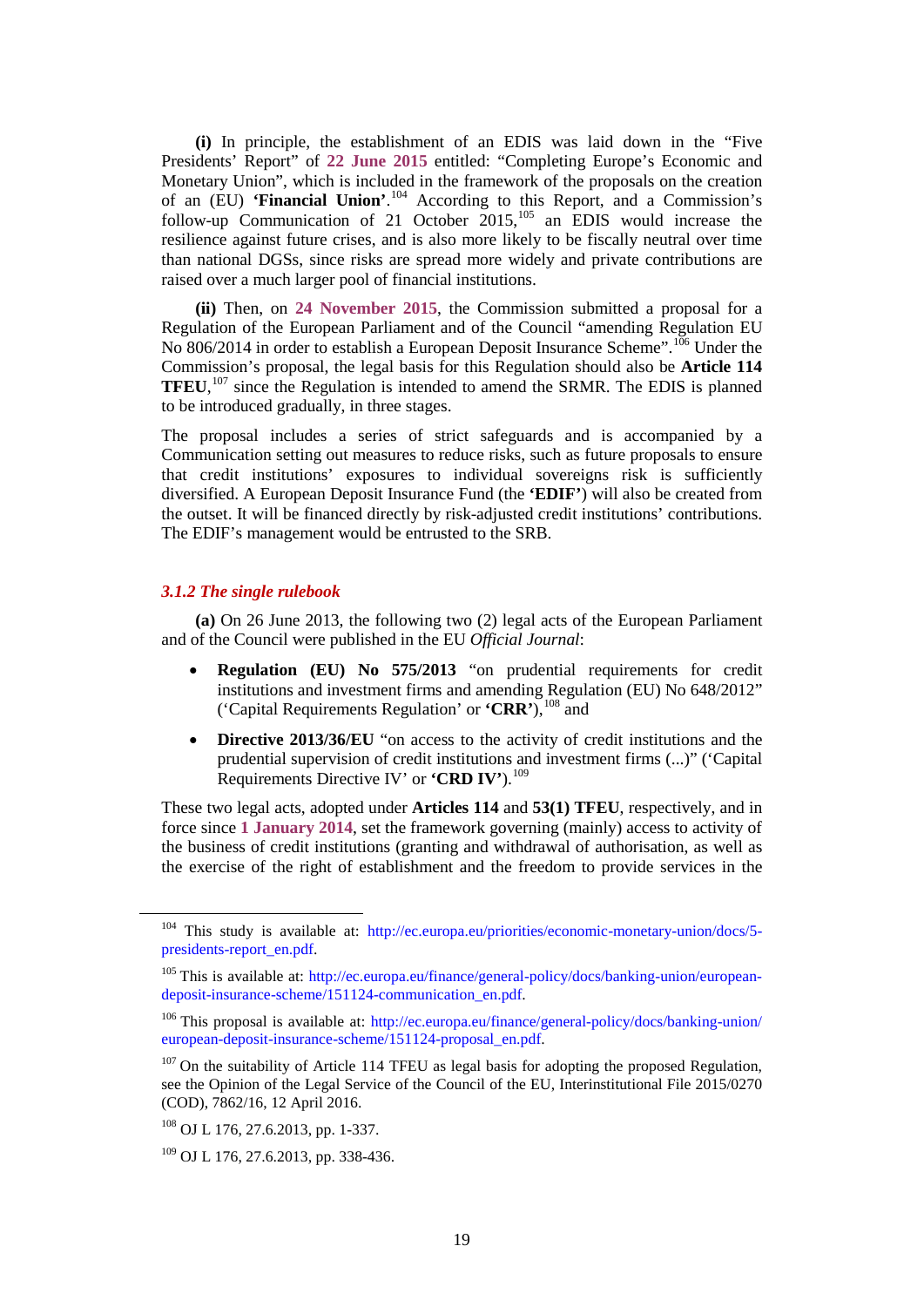single market), micro-prudential supervision of credit institutions, and micro- and macro-prudential regulation of credit institutions.

**(b)** Almost one year later, on 16 April 2014, **Directive 2014/49/EU** of the European Parliament and of the Council "on deposit guarantee schemes"<sup>[110](#page-19-0)</sup> (the **'DGSD'**) was adopted also as part of the single rulebook. It repealed the abovementioned **Directive 94/19/EC** of the same EU institutions, [111](#page-19-1) which remained applicable **until 3 July 2015**. Its legal basis being **Article 53(1) TFEU**, the DGSD lays down rules and procedures on the establishment and functioning of national DGSs in Member States, it substantially modifies certain aspects of Directive 94/19/EC and it contains several innovative elements.<sup>[112](#page-19-2)</sup>

**(c)** Finally, on 15 May 2014, the European Parliament and the Council adopted **Directive 2014/59/EU** "establishing a framework for the recovery and resolution of credit institutions and investment firms (...)" (the **'BRRD'**).[113](#page-19-3) This Directive, adopted under **Article 114 TFEU** and (with some exceptions) applicable from **1 January 2015**, contains provisions on three (3) main aspects:

- preparatory measures, including recovery and resolution planning, and intragroup financial support agreements (**Articles 4-26**),
- early intervention measures, including the appointment of a special administrator (**Articles 27-30**), and
- resolution tools and powers (**Articles 31-86**).

*The BRRD, which divides all these measures into two categories ('crisis prevention' and 'crisis management measures'), applies, just like the CRR and the CRD IV, both to EU credit institutions and investment firms.*

# **3.2 The impact on the Greek banking system**

# *3.2.1 Institutional and regulatory developments*

**(a)** As of **4 November 2014**, the four (4) Greek systemically important credit institutions ('significant' in the terminology of the SSMR) are being directly supervised, pursuant to that Regulation,  $114$  by the ECB. The BoG, a member of the SSM, remains the supervisory authority for the less significant Greek credit institutions,<sup>[115](#page-19-5)</sup> including Attika Bank (the fifth largest credit institution) and several cooperative credit institutions.

<span id="page-19-0"></span> <sup>110</sup> OJ L 173, 12.6.2014, pp. 149-178.

<span id="page-19-1"></span><sup>111</sup> See above, **under 2.1 (a)(ii)**.

<span id="page-19-2"></span><sup>112</sup> This legal act is analysed in **Gortsos (2014)**.

<span id="page-19-3"></span><sup>113</sup> OJ L 173, 12.6.2014, pp. 190-348. On this Directive see **Binder (2015)**.

<span id="page-19-4"></span><sup>114</sup> **SSMR**, Article 6(4).

<span id="page-19-5"></span><sup>115</sup> *Ibid*., Article 6(6). However, if necessary in order to ensure consistent application of 'high supervisory standards', the ECB may, at any time, decide to exercise directly the supervision of a less significant supervised entity (*ibid*., Article 6(5), point (b)).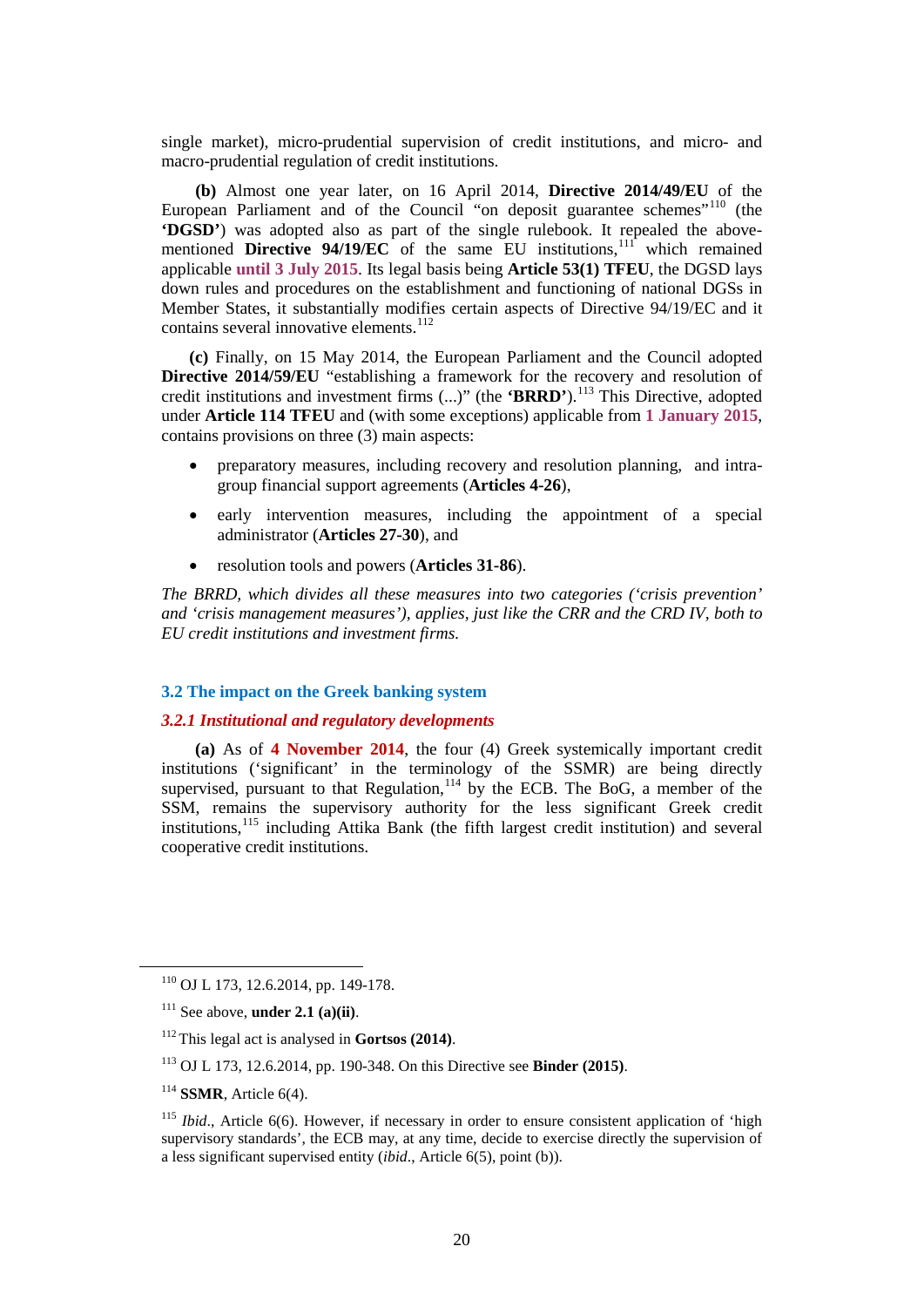**(b)** The SRM is in full operation as of **1 January 2016**. This implies that any potential resolution actions pertaining to significant Greek credit institutions (as in general to all entities directly supervised by the ECB) would be taken by the SRB. The BoG is a member of the SRM and has the tasks laid down in the SRMR.<sup>[116](#page-20-0)</sup>

**(c)** Since the SRF is also in full operation as of **1 January 2016**, the 'resolution scheme' of the  $HDIGF<sup>117</sup>$  $HDIGF<sup>117</sup>$  $HDIGF<sup>117</sup>$  has, from that date onwards, become one of its compartments and must gradually transfer the contributions raised at national level thereto.<sup>[118](#page-20-2)</sup>

**(d)** Finally, the three above-mentioned EU Directives which are part of the single rulebook have been transposed into Greek law (the two latter though with a substantial delay). In particular:

**(i)** The CRD IV (Directive 2013/36/EU) was transposed in May 2014 by **Law 4261/2014**, <sup>[119](#page-20-3)</sup> which repealed the principal banking Law  $3601/2007$ .<sup>[120](#page-20-4)</sup>

**(ii)** The BRRD (Directive 2014/59/EU) was transposed in July 2015 by **Article 2** of the new resolution **Law 4335/2015**. [121](#page-20-5) Use of the (novel for the Greek legal order) bail-in resolution tool (governed by Articles 43-55 of Law 4335/2015) could be made only as of 1 January 2016.<sup>[122](#page-20-6)</sup>

**(iii)** Finally, the DGSD (Directive 2014/49/EU) was transposed in March 2016 by **Law 4370/2016**, <sup>[123](#page-20-7)</sup> which repealed Law 2832/2000.<sup>[124](#page-20-8)</sup>

# *3.2.2 The third (2015) recapitalisation exercise in the European Banking Union era*

**(a)** In preparation for the exercise of its (new) supervisory tasks within the SSM, the ECB conducted since January 2014, in collaboration with the national competent authorities and supported by the private company *Oliver Wyman Consultants*, a Comprehensive Assessment of the credit institutions and supervised groups to be directly supervised by it, $^{125}$  $^{125}$  $^{125}$  consisting of three (3) components:

• a 'Supervisory Risk Assessment' to review, quantitatively and qualitatively, key risks, including liquidity, leverage and funding,

<span id="page-20-5"></span><sup>121</sup> Government Gazette A 87, 23.7.2015. *Inter alia*, this law repealed Articles 139-144 of Law 4261/2014 on bank resolution, which were based on the initial bank resolution regime established by Law 4021/2011 (see above, **under 2.2.5 (II)**).

<span id="page-20-6"></span><sup>122</sup> **Law 4335/2015**, Article 3(1), first sentence. See also below, **under 3.2.3 (b)**.

<span id="page-20-7"></span> $123$  Government Gazette A 37, 7.3.2016.

<span id="page-20-8"></span><sup>124</sup> See above, **under 2.1 (a)(ii)**.

<span id="page-20-0"></span> <sup>116</sup> **SRMR**, Article 7(3).

<span id="page-20-1"></span><sup>&</sup>lt;sup>117</sup> See on this above, **under 2.2.5 (III)**.

<span id="page-20-2"></span><sup>&</sup>lt;sup>118</sup> **SRF Agreement**, Articles 4 and 1(1), respectively.

<span id="page-20-3"></span><sup>119</sup> Government Gazette Α 107, 5.5.2014.

<span id="page-20-4"></span><sup>120</sup> See above, **under 2.1 (a)(i)**.

<span id="page-20-9"></span><sup>&</sup>lt;sup>125</sup> These credit institutions were identified in the **ECB Decision 2014/123/EU** of 4 February 2014 **(ECB/2014/3)** (OJ L 69, 08.03.2014, pp. 107-111).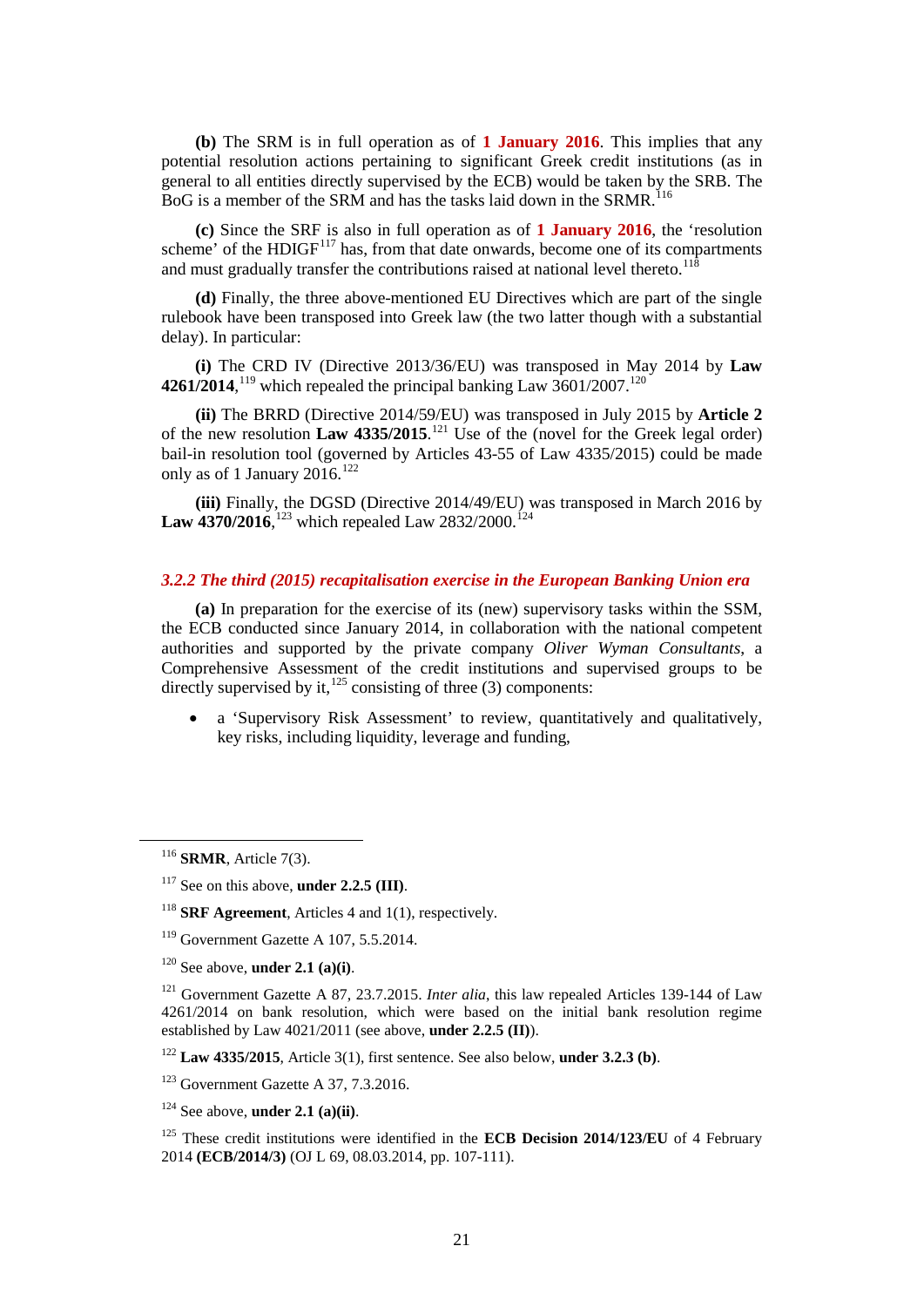- an 'Asset Quality Review' (the **'AQR'**) to enhance the transparency of bank exposures by reviewing the quality of banks' assets, including the adequacy of asset and collateral valuation and related provisions,<sup>[126](#page-21-0)</sup> and
- a 'stress test', in collaboration with EBA, to examine the resilience of banks' balance sheet to stress scenarios.

The results of this exercise were published **on 26 October 2014** and are contained in the ECB's "Aggregate Report on the Comprehensive Assessment".<sup>[127](#page-21-1)</sup> The finding was that the four (4) significant Greek credit institutions, which took part in the exercise, were not short of capital even under the dynamic balance sheet assumption.

**(b)** Since December 2014, however, mainly as a result of domestic political and economic uncertainty conditions, deposit outflows further accelerated. It is indicative that between December 2014 and January 2015, households' and firms' deposits declined by €16.2 billion. This trend continued up to June 2015.

*On aggregate, in the December 2014 – November 2015 period, deposits held by households and enterprises decreased by €43.4 billion; 97% of this decrease was recorded between December 2014 and June 2015.[128](#page-21-2) In addition, during the period from December 2014 to December 2015, ELA financing surged again from €1.1 billion to €68.9 billion. [129](#page-21-3)*

In the meantime, the protracted negotiations between Greece and its lenders during the first semester of 2015 and the imposition of capital controls in June 2015, along with the substantial outflow of deposits and the constantly increasing ratio of NPLs against the backdrop of a worsening economic environment necessitated another bank recapitalisation, on top of the two previous ones in 2012 and 2014.

**(c)** In October 2015, the ECB conducted a new Comprehensive Assessment of the four (4) significant Greek credit institutions, in accordance with the conclusions of the 12 July 2015 EU summit and the Financial Assistance Facility Agreement signed on 19 August 2015. In the context of this Comprehensive Assessment, another AQR and a second stress test exercise were conducted, the latter containing a baseline scenario and an adverse scenario in order to evaluate the recapitalisation needs of individual credit institutions. In total, the stress test found the participating Greek credit institutions (and Attica Bank) to be short of  $\epsilon$ 5.2 billion under the baseline scenario and  $\epsilon$ 6.5.4 billion under the adverse scenario, i.e. at 21% and 62% respectively of the amount of  $E$ 5 billion initially included in the above-mentioned Agreement for bank recapitalisations.

**(d)** Under these circumstances, the new resolution **Law 4335/2015**, which, as already mentioned,<sup>[130](#page-21-4)</sup> incorporated into Greek law the BRRD, was activated the first time. This provides<sup>[131](#page-21-5)</sup> that the resolution authority, i.e. the BoG, must take a resolution action in relation to each of these credit institutions if it considers that the following conditions were met cumulatively (for a summary, see **Table 3** below):

<span id="page-21-0"></span> <sup>126</sup> On the legal aspects of this review, see **Joosen (2014)**.

<span id="page-21-1"></span><sup>127</sup> See on this **European Central Bank (2014)**.

<span id="page-21-2"></span><sup>128</sup> **Bank of Greece (2016)**: "Governor's Annual Report", February, p. 174.

<span id="page-21-3"></span><sup>129</sup> *Ibid.*, Annex, p. 22.

<span id="page-21-4"></span><sup>130</sup> See above, **under 3.2.1 (d)(ii)**.

<span id="page-21-5"></span><sup>131</sup> **Law 4335/2015**, Article 2, internal Article 32(1).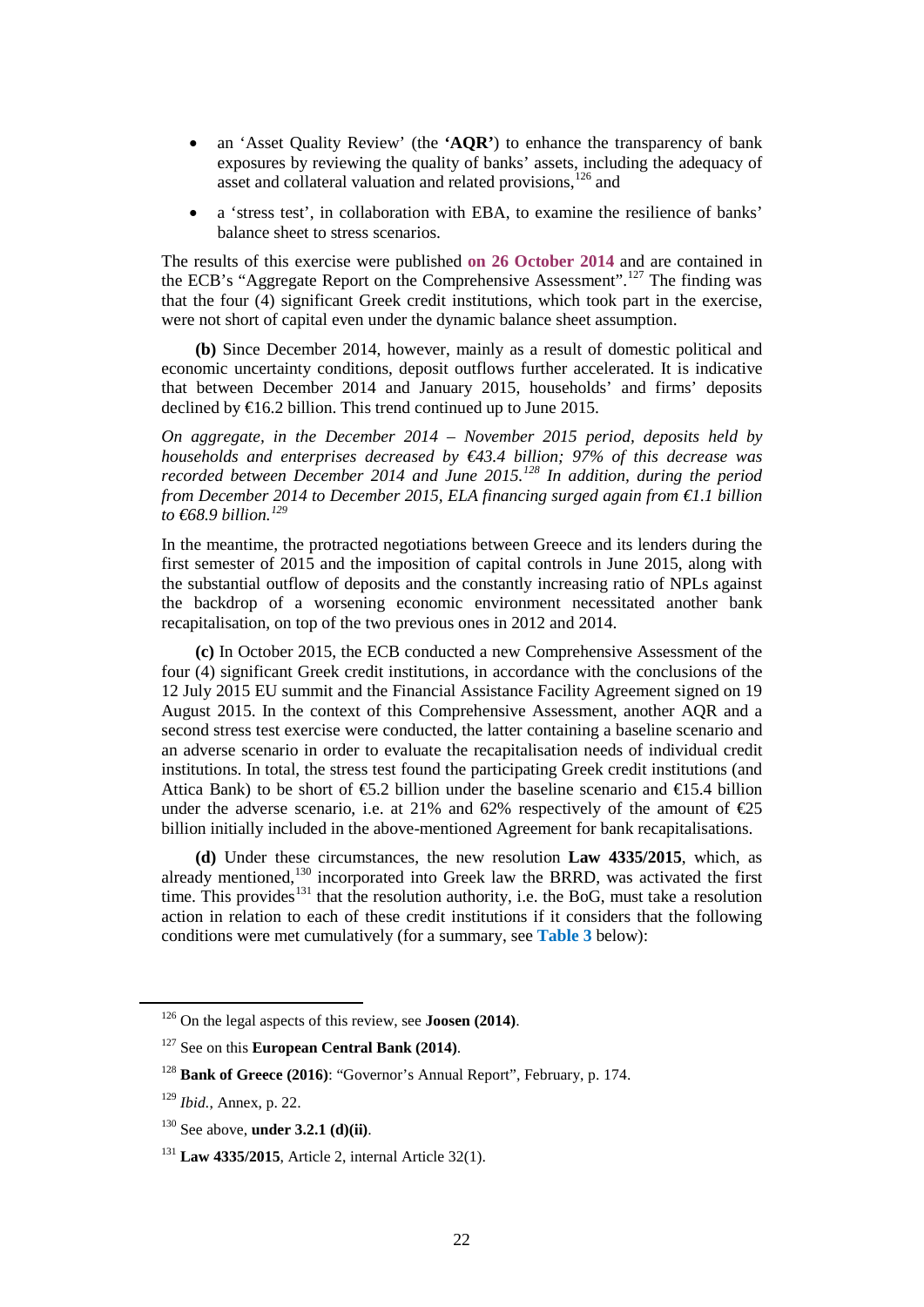- **(i)** The determination by the competent (supervisory) authority that a credit institution was failing or was likely to fail; according to the above-mentioned under (b), this condition was met for all credit institutions.<sup>[132](#page-22-0)</sup>
- **(ii)** A resolution action was necessary in the 'public interest', i.e. it was not advisable to wind up a credit institution under normal insolvency procedures; this condition was met for all credit institutions as well.
- **(iii)** There was no reasonable prospect that any 'alternative private sector measures' (i.e. recapitalisation with the use of private funds) or 'supervisory action' (including early intervention measures or writedown/conversion of relevant capital instruments taken in respect of the institution) would prevent the failure of a credit institution within a reasonable timeframe. Hence, the four (4) significant credit institutions submitted their respective capital plans to the ECB, and Attica Bank to the BoG, detailing how they intended to address their capital shortfalls,

**(e)** Given that alternative private sector measures were available for all of them, no credit institution was resolved. The recapitalisation process with the use of private funds was completed successfully with substantial participation by foreign investors, who placed around  $\epsilon$ 5.3 billion in the significant credit institutions. An additional  $\epsilon$ 2.7 billion was covered through liability management exercises (voluntary bond swap offers to bank bondholders). The necessary additional funds for the two credit institutions that did not fully cover their capital needs from private sources  $(65.4)$ billion) were drawn from the HFSF<sup>[133](#page-22-1)</sup> in accordance with the conditions laid down in **Article 1** of **Law 4340/2015**, which amended the principal HFSF Law 3864/2010.<sup>[134](#page-22-2)</sup>

# *3.2.3 The second (limited) round of bank resolutions in 2015*

During 2015, bank resolutions continued, albeit on a limited scale, with the use of the 'sale of business tool (see also **Table 2** below). In particular:

<span id="page-22-0"></span> <sup>132</sup> According to **Law 4335/2015, Article 2, internal Article 32(4)**, a credit institution is deemed to be failing or likely to fail if, *inter alia*, extraordinary public financial support is required, *except when*, in order to remedy a serious disturbance in the economy of a Member State and preserve financial stability, the extraordinary public financial support takes, *inter alia*, the form of an injection of own funds or purchase of capital instruments at prices and on terms that do not confer an advantage upon the credit institution concerned. In this case, support measures must be limited to injections necessary to address capital shortfalls established in national, EU or SSM-wide stress tests, AQRs or equivalent exercises conducted by the ECB, the EBA or national authorities confirmed by the competent authority, where applicable.

In this context, **Article 8(1) of the Guideline** pertaining to the modalities of the DRI (see above, **under 3.1.1 (c)**) stipulates that it is strictly prohibited to use the DRI as a precautionary instrument according to the above-mentioned.

<span id="page-22-1"></span><sup>&</sup>lt;sup>133</sup> See on this the relevant press releases of the ESM available at: http://www.esm.europa.eu/ [press/releases/esm-board-of-directors-approves-2.72-billion-disbursement-to-recapitalise](http://www.esm.europa.eu/%20press/releases/esm-board-of-directors-approves-2.72-billion-disbursement-to-recapitalise-piraeus-bank-of-greece-.htm)[piraeus-bank-of-greece-.htm,](http://www.esm.europa.eu/%20press/releases/esm-board-of-directors-approves-2.72-billion-disbursement-to-recapitalise-piraeus-bank-of-greece-.htm) and [http://www.esm.europa.eu/press/releases/esm-board-of](http://www.esm.europa.eu/press/releases/esm-board-of-directors-approves-2.71-billion-disbursement-to-recapitalise-national-bank-of-greece.htm)[directors-approves-2.71-billion-disbursement-to-recapitalise-national-bank-of-greece.htm.](http://www.esm.europa.eu/press/releases/esm-board-of-directors-approves-2.71-billion-disbursement-to-recapitalise-national-bank-of-greece.htm)

<span id="page-22-2"></span><sup>134</sup> Government Gazette A 134, 1.11.2015. See also the delegated **Act of Governmental Council 36** of 2 November 2015 (Government Gazette A 135, 2.11.2015).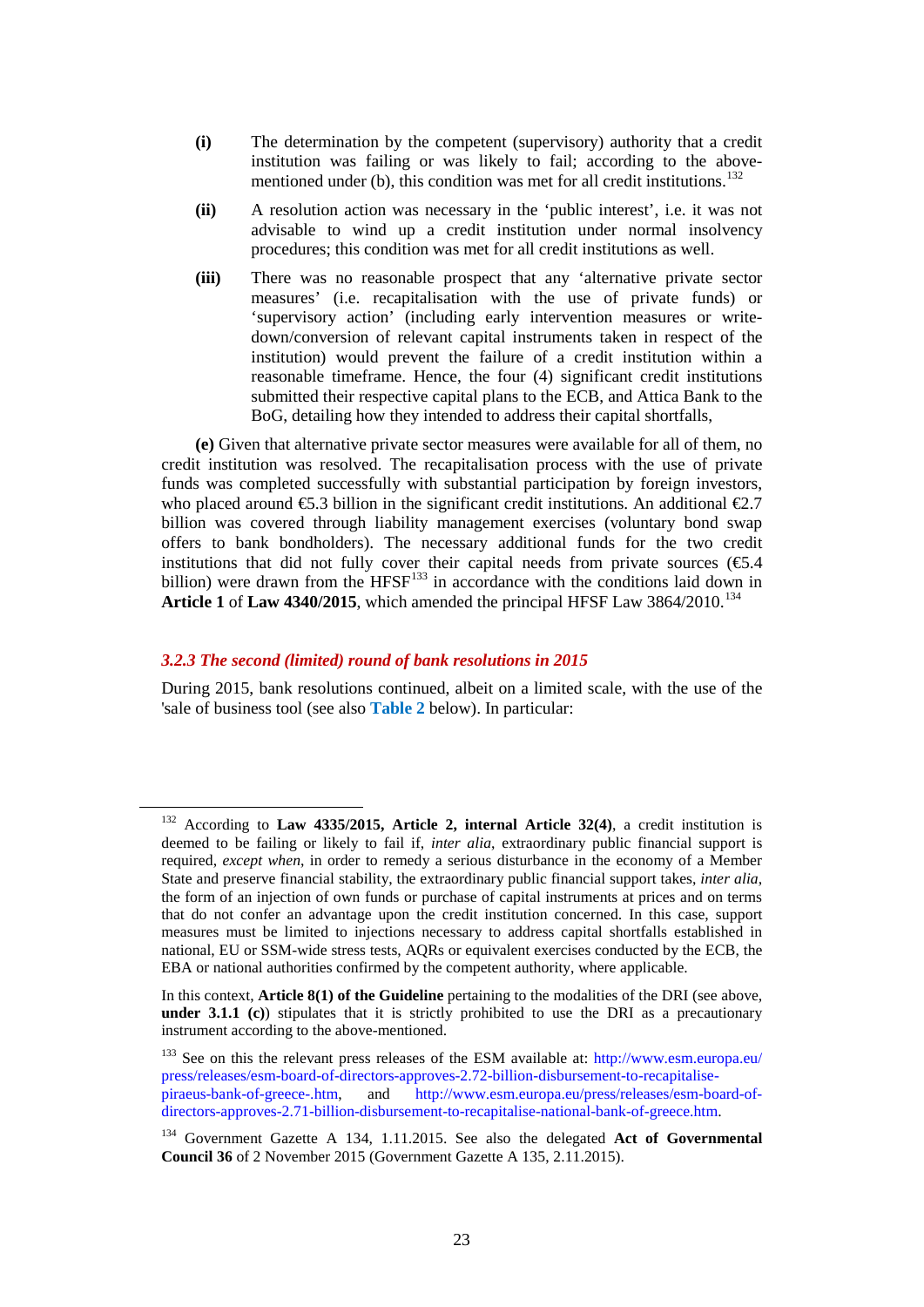**(a)** The first credit institution resolved was "Panellinia Bank", a commercial bank whose shareholders were all Greek cooperative banks.<sup>[135](#page-23-0)</sup> This resolution action took place in April and was the last bank resolution conducted under the initial resolution regime (**Article 63D** of **Law 3601/2007**).[136](#page-23-1)

**(b)** In late December, the "Cooperative Bank of Peloponnese" became the first Greek credit institution to have been resolved<sup>[137](#page-23-2)</sup> under the new resolution  $Law$ **4335/2015**. It is worth mentioning that in this case the credit institutions' liabilities were not bailed-in, since resort to this resolution tool could only be made as of 1 January 2016.<sup>[138](#page-23-3)</sup>

#### **Concluding remarks**

**1.** As analysed in this study, the Greek banking system belongs to the group of countries which did not burden the Greek state during the recent (2007-2009) international financial crisis, but was rather a victim of the latter's over-indebtedness and the subsequent fiscal crisis in the euro area. During this crisis, the Greek banking system has been completely transformed following the resolution of fourteen (14) credit institutions (including two traditionally large ones) and the three recapitalisation rounds of the four (4) systemically important ones.<sup>[139](#page-23-4)</sup>

**2.** Taking into account all the above-mentioned parameters, in the current conjuncture the main challenges for the Greek banking system are as follows:

 **(a)** The first challenge is the preservation of its (few) remaining credit institutions' solvency. To a large extent this is linked to the development of the still extremely vulnerable Greek economy, but also heavily depends with the resolution of the problem related to the large stock of NPLs. In this respect, they face challenges dealing with legal and judicial weaknesses (moratoria on auctioning collateral, seniority of state claims over banks' claims, and long waiting times for court appointments), the breakdown of the real estate market, and the potential lack of human and administrative resources. Initial steps have been taken to improve the effectiveness of NPL resolution activities by updating the household insolvency law and introducing the "Facilitation Program," a medium-term forbearance scheme for over-indebted households.

<span id="page-23-0"></span><sup>&</sup>lt;sup>135</sup> Decision 136/1/17.4.2015 of the Bank of Greece's Credit and Insurance Committee (Government Gazette B 633, 17.4.2015).

<span id="page-23-1"></span><sup>136</sup> See above, **under 2.2.5 (II)(b)**.

<span id="page-23-2"></span><sup>&</sup>lt;sup>137</sup> Decision 173/18.12.2015 of the Bank of Greece's Credit and Insurance Committee (Government Gazette B 2762, 18.12.2015).

<sup>138</sup> See also above, **under 3.2.1 (d)(ii)**.

<span id="page-23-4"></span><span id="page-23-3"></span> $139$  This apart, and for the sake of completeness, during this crisis the Greek subsidiaries of three foreign credit institutions (namely, Emporiki Bank, Geniki Bank and Millennium Bank) were acquired by two of the Greek systemically important credit institutions. In addition, during the Cypriot banking crisis of 2013, the assets and liabilities of three Cypriot credit institutions' branches in Greece (Bank of Cyprus, Cyprus Popular Bank and Hellenic Bank) were transferred to a Greek systemically important credit institution, in the context of an action orchestrated by the BoG in order to insulate the Greek banking system from negative spillover effects of the Cypriot crisis (see on this **Bank of Greece (2014)**, p. 183).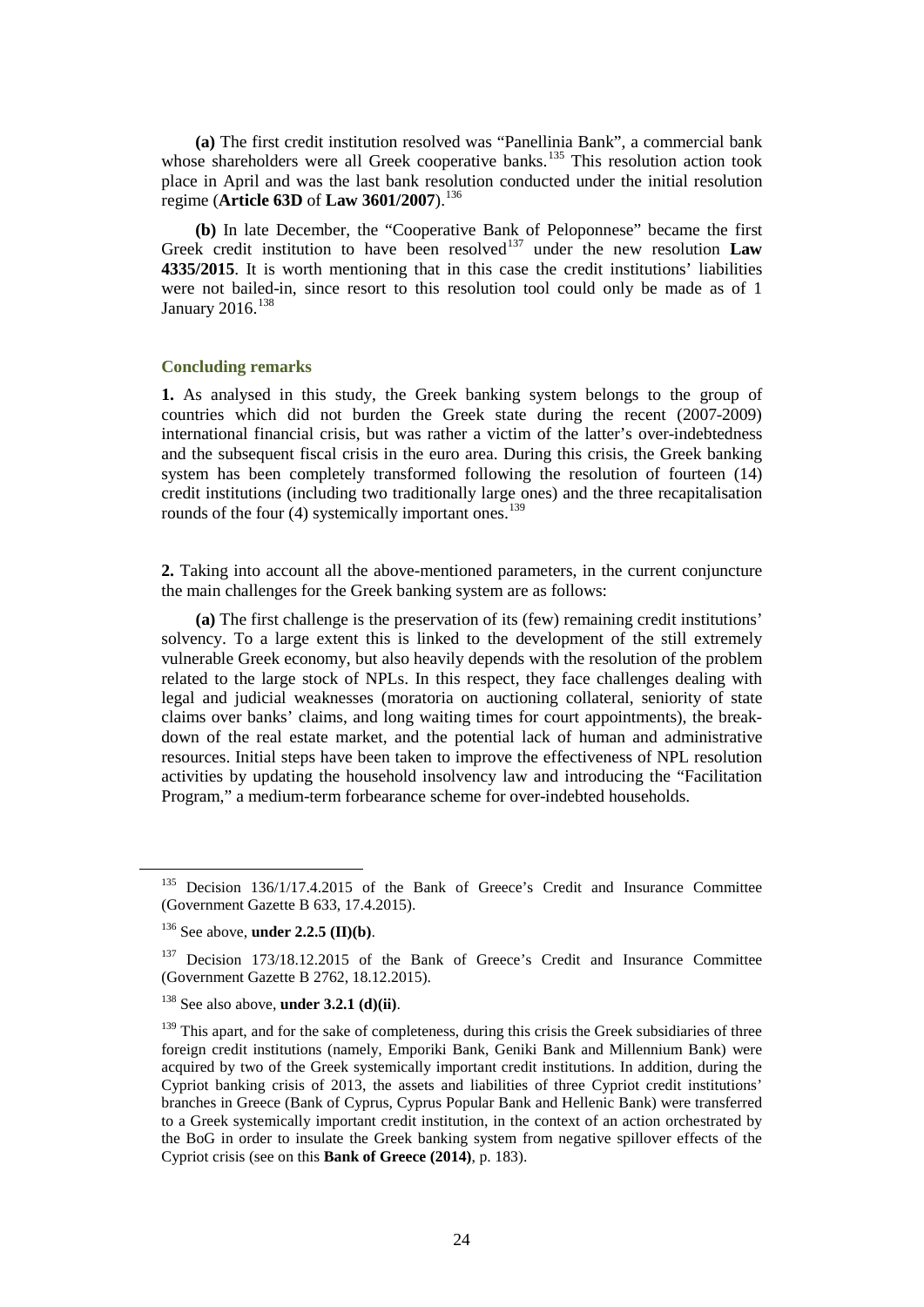Further steps are needed, including enhancing debt enforcement and collateral recovery and designing an effective out-of-court restructuring mechanism.<sup>[140](#page-24-0)</sup> There is no doubt that this is a *conditio sine qua non* for resuming their role in granting credit to viable enterprises in order to support, as much as possible, the Greek economy's growth.

**(b)** The second challenge is on the front of liquidity. Maintaining the current levels of liquidity is also a *conditio sine qua non*, while the predominant task refers to the creation of favourable macro- and micro-economic conditions for the return of deposits and the gradual access of Greek credit institutions to ECB and market funding. This would allow them to reduce their disproportionally high (and extremely costly) ELA financing exposure and return to normal lending activities, especially to viable business seeking for borrowed funds.<sup>[141](#page-24-1)</sup>

**(c)** Greek credit institutions are also taking significant deleveraging initiatives consisting in disposing assets, selling non-core foreign assets, cutting claims on foreign financial institutions, and reducing holdings in capital market instruments.<sup>[142](#page-24-2)</sup> In any event, the primary objective is, for a long time now, the preservation, *to the extent possible*, of private ownership in the banking system. [143](#page-24-3)

**3.** Turning, finally, to the recent EU institutional and regulatory developments pertaining to safeguarding banking system stability, the guiding objective of which is to break the vicious circle between banks and sovereigns, the author's opinion is that the objective banking stability can partly be achieved only through an appropriate design of the 'bank safety net'. Sound (national) fiscal and (EU) monetary policies are also indispensable (an issue obviously outside the reach of this paper).

It is also important to start addressing carefully and consistently the need to overhaul the 'fundamental asymmetry' within the EU economic and monetary union.<sup>[144](#page-24-4)</sup> In that sense, the author views the establishment of the EBU not only as a goal *per se*, alleviating, at least for the euro area, the second asymmetry between, on the one hand, banking micro-prudential supervision, which was conducted for all credit institutions at national level, and, on the other hand, prudential regulation, which had already been gradually Europeanised, but also as a catalyst to enhance the appropriate consistency, at euro area level, in the conduct of the two main macro-economic policies, notably monetary and fiscal.

<span id="page-24-0"></span><sup>&</sup>lt;sup>140</sup> On the development NPLs and the link between financial development and the credit cycle in Greece, see indicatively **Konstantakis, Michaelides and Vouldis (2016)**, as well as **Haliassos, Hardouvelis, Tsoutsoura and Vayanos (2016)**, respectively.

<span id="page-24-1"></span><sup>141</sup> There is no doubt, nevertheless, that apart from the demand for *working* capital most businesses are, given the prolonged recession of the economy, in search of own funds which cannot be satisfied directly by the banking system.

<span id="page-24-2"></span><sup>142</sup> **IMF Country Report No. 12/57 (2012)**, p. 7 (which is still accurate).

<span id="page-24-3"></span><sup>143</sup> *Ibid*., pp. 1 and 118.

<span id="page-24-4"></span><sup>&</sup>lt;sup>144</sup> This asymmetry consists in the fact that, while monetary policy has been centralised at euro area level **(Article 127 TFEU)**, fiscal policies, even within the euro area, still remain national **(Article 120 TFEU)**, under the constraints laid down by the Treaties in the principles of economic coordination **(Article 121 TFEU)** and fiscal discipline **(Articles 123-126 TFEU)**. On this aspect see indicatively **Lastra and Louis (2013)**, pp. 35-71.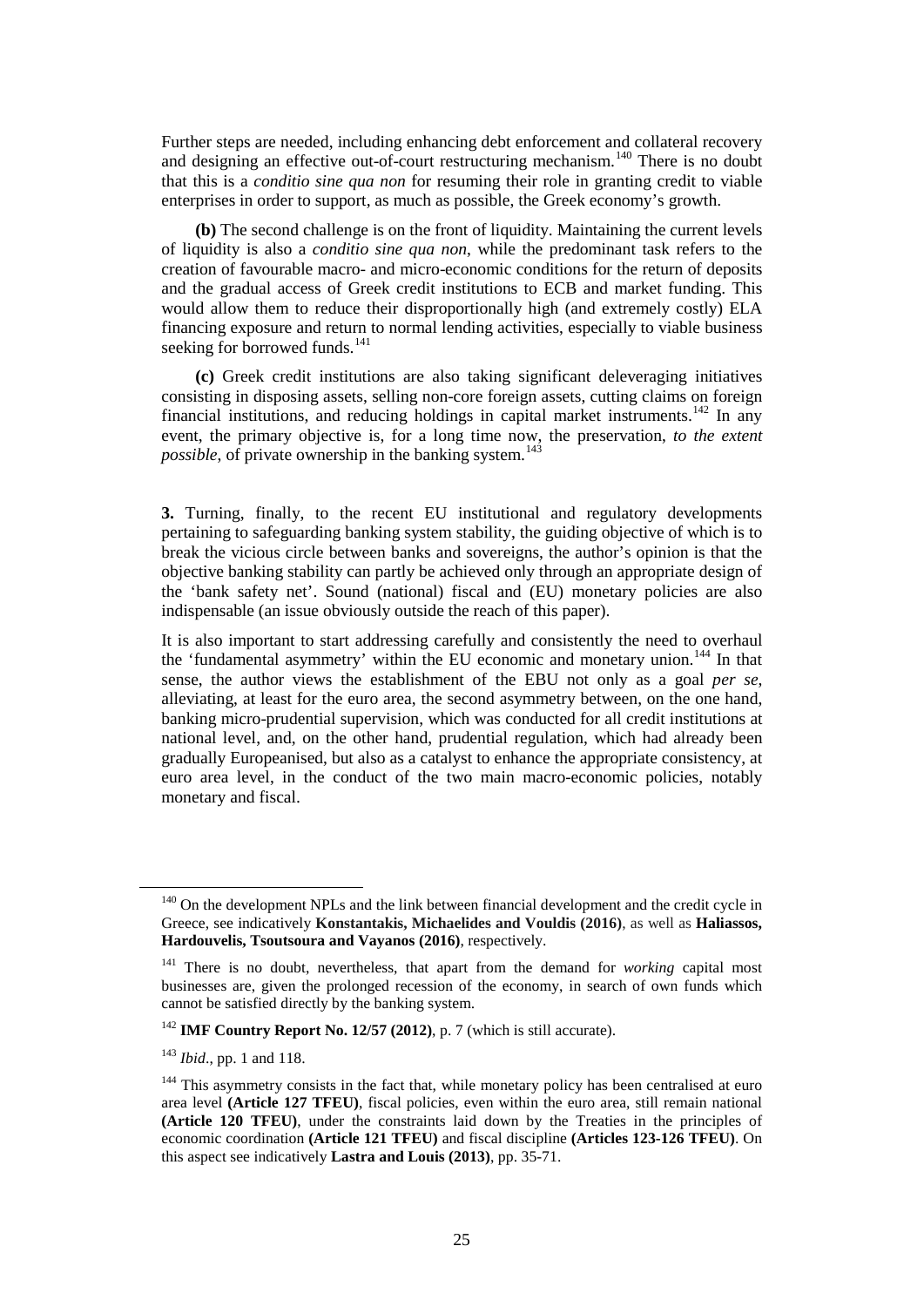| <b>TABLE 1</b>                                                                                                                                                            |        |        |        |         |         |        |        |         |  |  |
|---------------------------------------------------------------------------------------------------------------------------------------------------------------------------|--------|--------|--------|---------|---------|--------|--------|---------|--|--|
| Lending to Greek credit institutions related to monetary policy operations denominated in euro and other claims<br>(emergency liquidity assistance-ELA) (in million euro) |        |        |        |         |         |        |        |         |  |  |
| End-<br><b>December</b>                                                                                                                                                   | 2008   | 2009   | 2010   | 2011    | 2012    | 2013   | 2014   | 2015    |  |  |
| Lending<br>to<br>Greek credit<br>institutions<br>related<br>to<br>monetary<br>policy<br>operations<br>denominated<br>in euro                                              | 38,355 | 49,655 | 97,669 | 76,120  | 19,347  | 63,226 | 56,039 | 35,918  |  |  |
| Other claims<br>on Greek<br>credit<br>institutions<br>denominated<br>in euro<br>(emergency<br>liquidity<br>assistance-<br><b>ELA</b>                                      | 76,800 | 72,800 | 71,600 | 52,009  | 101,851 | 9,791  | 1,095  | 77,488  |  |  |
| <b>TOTAL</b>                                                                                                                                                              | 38,432 | 49,728 | 97,740 | 128,129 | 121,198 | 73,017 | 56,040 | 113,406 |  |  |
| Source: Bank of Greece, Financial Statements, Annual Accounts and Monthly Balance Sheets.                                                                                 |        |        |        |         |         |        |        |         |  |  |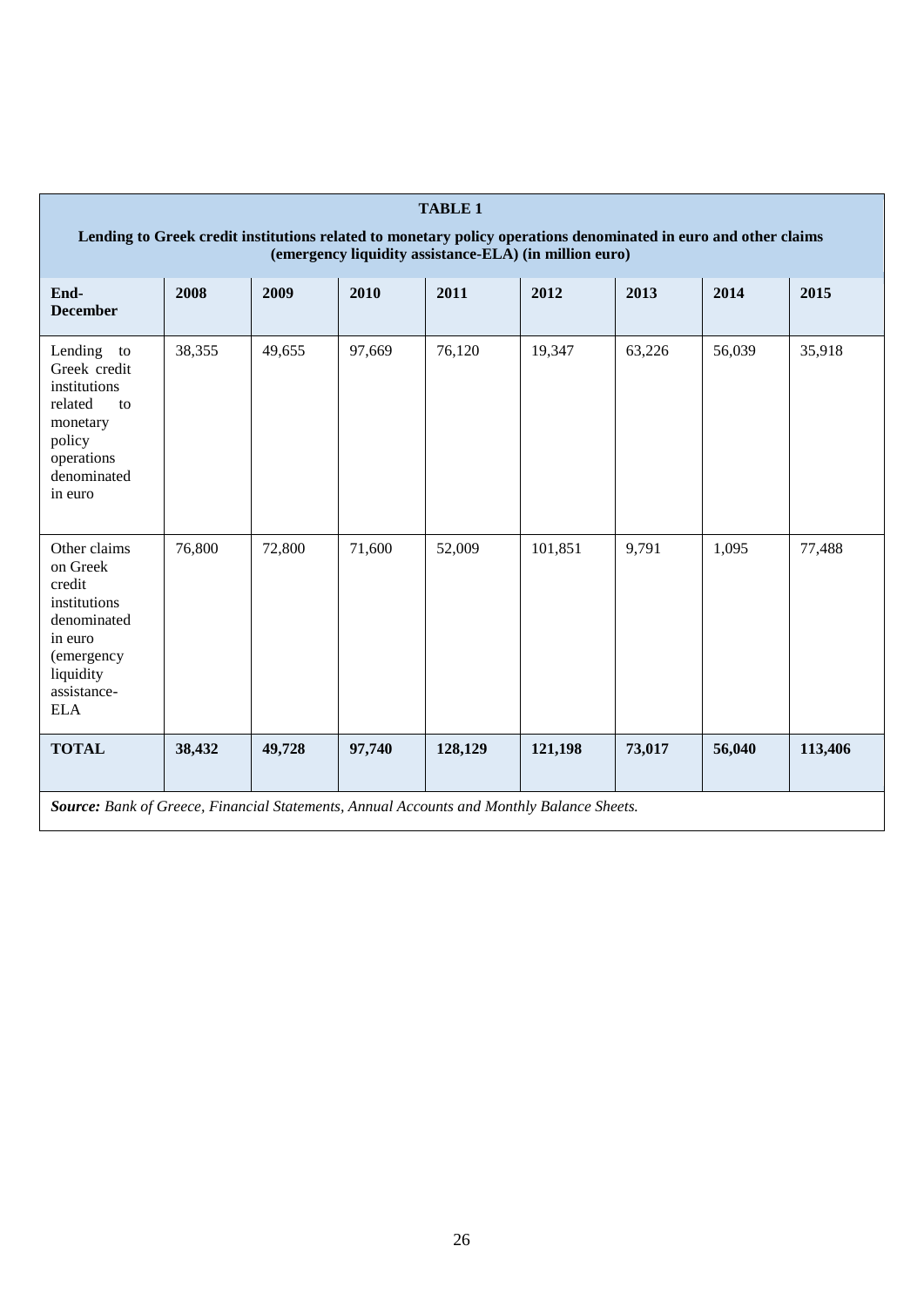# **Amounts drawn from the HFSF and/or HDIGF towards covering the financing gaps resulting from the transfer of property items of non-viable credit institutions and recapitalising interim credit institutions Resolved credit institution Tool Date (m/y) Amount (€) Purpose** Proton Bank \* | Bridge bank | 10/2011 | 259,621,860 | Financing gap Proton Bank \* | Bridge bank | 10/2011, 01/2013 | 910,000,000 | Capital T-Bank Transfer of property items to TT Hellenic Postbank 12/2011 226,956,514 Financing gap Three cooperative banks \*\* Transfer of deposits to the National Bank of Greece 03/2012 320,484,481 Financing gap Agricultural Bank Transfer of property items to Piraeus Bank 07/2012 7,470,717,000 Financing gap TT Hellenic Postbank Bridge bank 01/2013 3,732,554,000 Financing gap TT Hellenic Postbank Bidge bank 01/2013 500,000,000 Capital FBB Transfer of property items to the National Bank of Greece 05/2013 156,970,455 Financing gap PROBANK Transfer of property items to the National Bank of Greece 07/2013 **562,733,502** Financing gap Three cooperative banks \*\*\* Transfer of deposits to Alpha Bank 12/2013, 07/2014 458,970,259 Financing gap Panellinia Bank \* Transfer of property items to Piraeus Bank 04/2015 | 273,214,450 | Financing gap Cooperative Bank Of Peloponnese \* Transfer of property items to the National Bank of Greece 12/2015 99,583,000 Financing gap **TOTAL AMOUNT (€) 15,271,805,521** Total amount of financing gap covered (€) 13,861,805,521 Total amount of capital  $(\bigoplus$  1,410,000,000

**TABLE 2**

**\*** Financing covered by the HDIGF **\*\*** Achaiki Cooperative Bank, Cooperative Bank of Lamia and Cooperative Bank of Lesvos-Lemnos **\*\*\*** Cooperative Bank of Western Macedonia, Cooperative Bank of Dodecanese and Cooperative Bank of Evia

**Sources:** HFSF, Interim Financial Statements (30-9-2014), December 2014, and Bank of Greece on 'Panellinia Bank' and the Cooperative Bank of Peloponnese.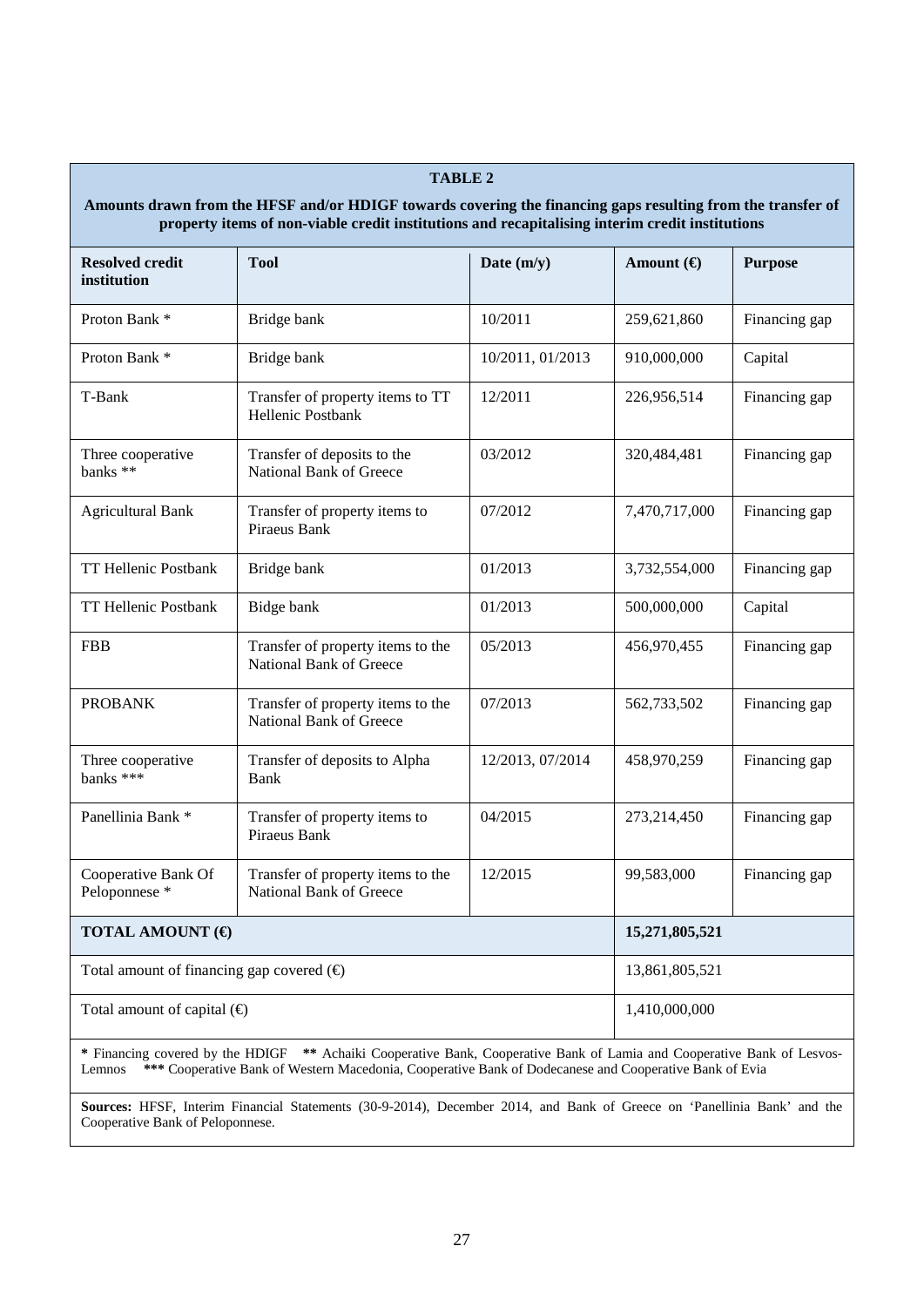| <b>TABLE 3</b>                                                                                                                                                                         |                                                             |                   |                                                     |  |  |  |  |  |  |
|----------------------------------------------------------------------------------------------------------------------------------------------------------------------------------------|-------------------------------------------------------------|-------------------|-----------------------------------------------------|--|--|--|--|--|--|
| The conditions for the resolution of credit institutions under the Bank Recovery and<br><b>Resolution Directive (BRRD)</b>                                                             |                                                             |                   |                                                     |  |  |  |  |  |  |
|                                                                                                                                                                                        | Case 1                                                      | Case 2            | Case 3                                              |  |  |  |  |  |  |
| <b>Conditions</b>                                                                                                                                                                      |                                                             |                   |                                                     |  |  |  |  |  |  |
| The institution is failing or<br>likely to fail                                                                                                                                        | <b>Yes</b>                                                  | Yes               | Yes                                                 |  |  |  |  |  |  |
| A resolution action is<br>necessary in the public<br>interest                                                                                                                          | <b>Yes</b>                                                  | <b>Yes</b>        | $\bf{N}$ o                                          |  |  |  |  |  |  |
| No reasonable prospect that<br>any alternative private sector<br>measures or supervisory<br>action adopted would prevent<br>the failure of the institution<br>within a reasonable time | $\bf{N}$ o                                                  | <b>Yes</b>        | Yes                                                 |  |  |  |  |  |  |
|                                                                                                                                                                                        | <b>Recapitalisation</b><br>with the use of<br>private funds | <b>Resolution</b> | Winding-up under<br>normal insolvency<br>conditions |  |  |  |  |  |  |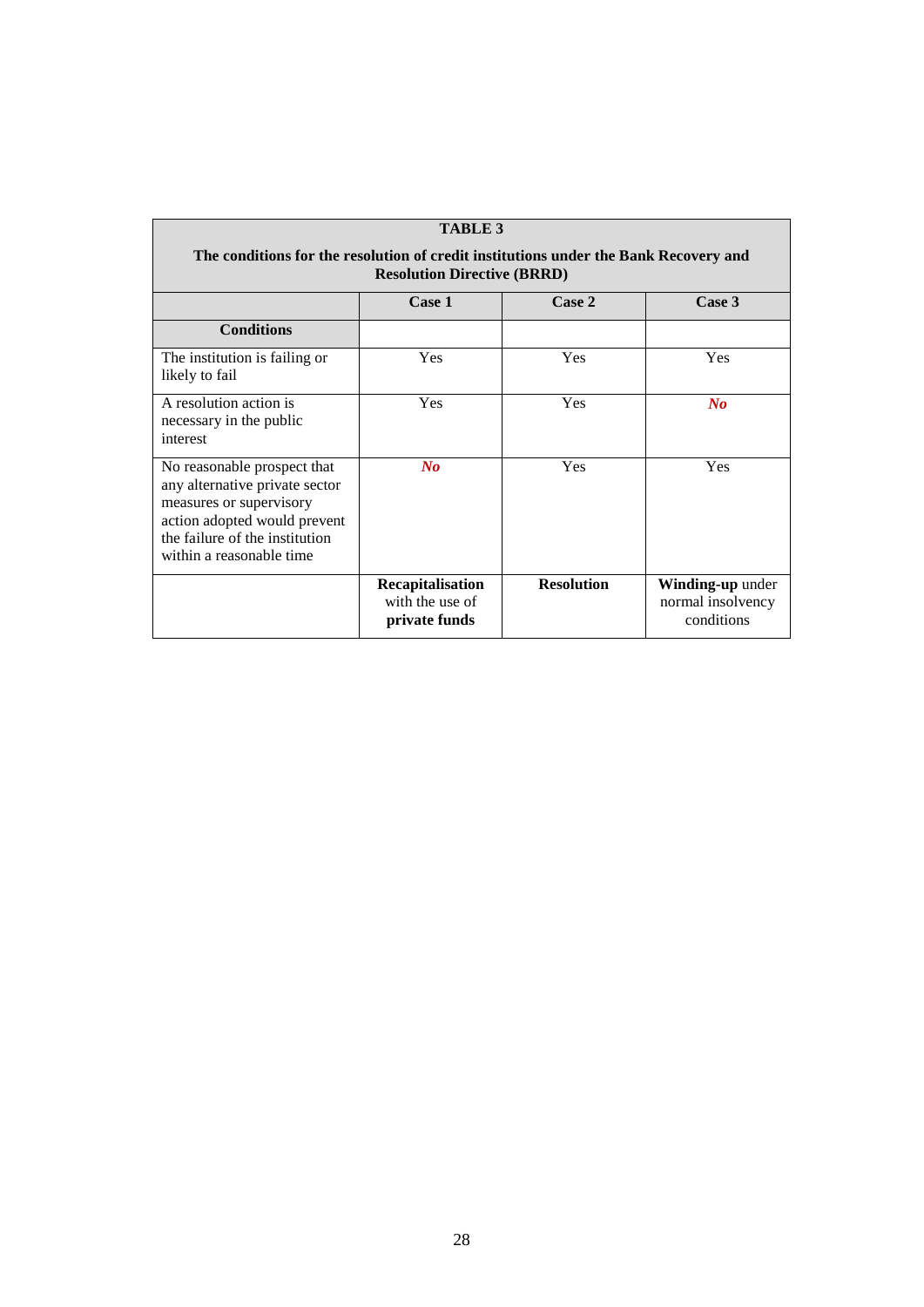#### **Secondary sources**

**Aizenman, J. (2012)**: US Banking over two centuries: Lessons for the Eurozone crisis, in Beck, T. (2012a, editor): *Banking Union for Europe. Risks and Challenges,* Centre for Economic Policy Research (CEPR), London, UK, pp. 129-135

**Alogoskoufis, G. (2012)**: *Greece's Sovereign Debt Crisis: Retrospect and Prospect*, Hellenic Observatory Papers on Greece and Southeast Europe, GreeSE Paper No.54, the London School of Economics and Political Science, January

**Armingeon, K., and L. Baccaro (2011)**: *The Sorrows of Young Euro: Policy Responses to the Sovereign Debt Crisis,* Eighteenth Conference of Europeanists Organized by the Council for European Studies, Barcelona, Spain, 20-22 June 2011, pp. 1-39, Council for European Studies at Columbia University

**Athanassiou, Ph. (2011)**: Of Past Measures and Future Plans for Europe's Exit from the Sovereign Debt Crisis: What is Legally Possible and What Not', *European Law Review*, 36(4), pp. 558-575

**Avgouleas, E. and D.W. Arner (2013)**: *The Eurozone Debt Crisis and the European Banking Union: A Cautionary Tale of Failure and Reform*, University of Hong Kong Faculty of Law Research Paper No. 2013/037, available at: [http://ssrn.com/ abstract=](http://papers.ssrn.com/sol3/papers.cfm?abstract_id=2435847)  [2347937](http://papers.ssrn.com/sol3/papers.cfm?abstract_id=2435847) 

**Bank of Greece (2014)**: *The Chronicle of the Great Crisis: The Bank of Greece 2008- 2013 – Public interventions and institutional actions to safeguard financial stability and overcome the crisis*, Bank of Greece, Centre for Culture, Research and Documentation

**Binder, J.-H. (2015)**: Komplexitätsbewältigung durch Verwaltungsverfahren? Krisenbewältigung und Krisenprävention nach der EU-Bankensanierungs- und abwicklungsrichtlinie, *Zeitschrift für das gesamte Handelsrecht und Wirtschaftsrecht* (ZHR), issue 173:1, pp. 83-133

**Binder, J.-H. and Ch.V. Gortsos (2015)**: *Banking Union. A Compendium*, C.H. Beck, München - Hart, Ofxord - Nomos, Baden-Baden

**Boudghene, Y., Buder, M., Dellidou, Z., Galand, Ch., Iftinchi, V., Lienemeyer, M., Malamataris Ch. and D. Malvolti (2011)**: *State Aid Control in a Stability Programme Country: The Case of Greece*, Competition Policy Newsletter, No 1

**Buiter, W.H., and A.C. Sibert (2011)**: *[The Icelandic banking crisis and what to do](http://willembuiter.com/iceland.pdf)  [about it: The lender of last resort theory of optimal currency areas](http://willembuiter.com/iceland.pdf)*, Centre for Policy Research, Policy Insight, No. 26

**Caminal, R.O. (2012)**: *The EU Architecture to avert a Sovereign Debt Crisis*, in Organisation for Economic Cooperation and Development (2012): *OECD Journal: Financial Market Trends*, Issue 2, Paris, 23 March, pp. 1-32

**Chiti, Ed. and P.G. Teixeira (2013)**: *The constitutional implications of the European responses to the financial and public debt crisis,* Common Market Law Review, Vol. 50, pp. 683-708

**Christodoulakis, G. (2015**, editor**)**: *Managing Risks in the European Periphery Debt Crisis: Lessons from the Trade-off between Economics, Politics and the Financial Markets*, Palgrave Macmillan, London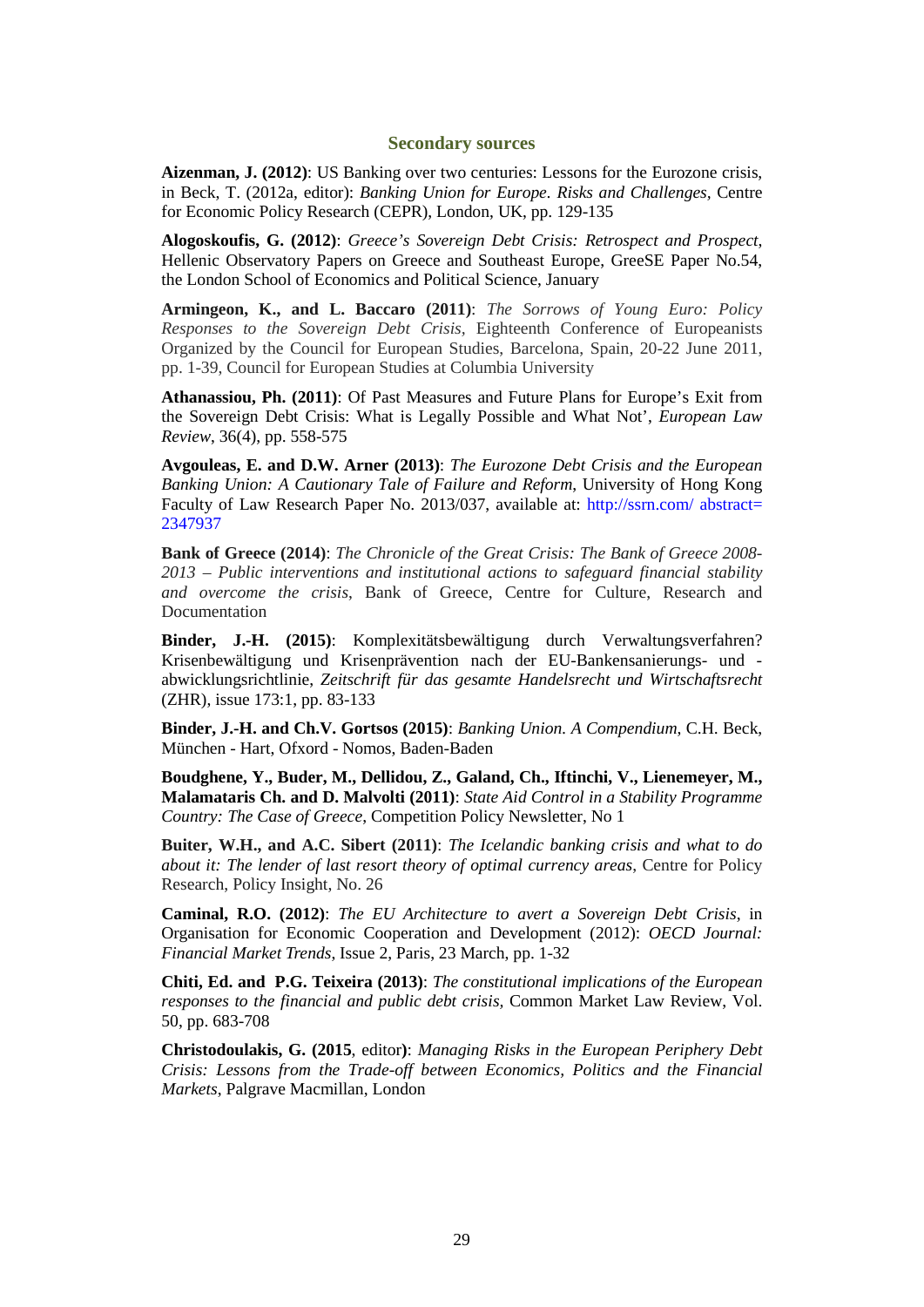**Claessens, S., Herring, R.J. and D. Schoenmaker (2010)**: *A Safer World Financial System: Improving the Resolution of Systemic Institutions*, Geneva Reports on the World Economy, no 12, International Center for Monetary and Banking Studies, Centre for Economic Policy Research, London, UK

**Committee on the Global Financial System (2011**): *The impact of sovereign credit risk on bank funding conditions*, CGFS Papers, Νo. 43, Bank for International Settlements, July

**D' Arvisenet, Ph. (2015)**: The Genesis of the Eurozone Sovereign Debt Crisis, in Christodoulakis, G. (2015, editor): *Managing Risks in the European Periphery Debt Crisis: Lessons from the Trade-off between Economics, Politics and the Financial Markets*, Palgrave Macmillan, London, pp. 3-37

**de Grauwe, P. (2013)**: *Design failures in the Eurozone: Can they be fixed?*, London School of Economics, "Europe in Question" Discussion Paper Series, February

**Eichengreen, B. (2015)**: *The Irish Crisis and the EU from a Distance*, January, available at: [http://www.imf.org/external/np/seminars/eng/2014/ireland/pdf/](http://www.imf.org/external/np/seminars/eng/2014/ireland/pdf/%20Eichengreen_IrishCrisisEU.pdf)  [Eichengreen\\_IrishCrisisEU.pdf](http://www.imf.org/external/np/seminars/eng/2014/ireland/pdf/%20Eichengreen_IrishCrisisEU.pdf)

**Eichengreen, B., Feldmann, R., Liebman, J., von Jürgen, H. and Ch. Wyplosz (2011)**: *Public Debts: Nuts, Bolts and Worries*, Geneva Report on the World Economy 13, International Center for Monetary and Banking Studies (ICMB), Geneva, Switzerland

**European Central Bank (2014)**: *Aggregate Report on the Comprehensive Assessment*, October, available at: http://www.bankingsupervision.europa.eu/banking/ comprehensive/html/index.en.html

**European Central Bank (2011)**: *The Monetary Policy of the ECB*, European Central Bank, third edition, May

**European Central Bank (2008)**: *The incentive structure of the 'originate and distribute' model*, European Central Bank, December, available, at: https://www.ecb. europa.eu/incentivestructureoriginatedistributemodel200812en.pdf

**European Stability Mechanism (2014)**: *FAQ on the ESM direct bank recapitalisation instrument*, Luxembourg, December, available at: www.esm.europa.eu/pdf/2014-12-08%20FAQ%20DRI.pdf

**Giovanoli, M. (2000b)**: A New Architecture for the Global Financial Market: Legal Aspects of International Financial Standard Setting, in Giovanoli M. (2000, editor): *International Monetary Law - Issues for the New Millennium*, Oxford University Press, Oxford-New York, pp. 3-59

**Gortsos, Ch.V. (2016)**: *The Single Resolution Mechanism (SRM) and the Single Resolution Fund (SRF). A comprehensive overview of the second main pillar of the European Banking Union*, second edition, available at: [http://ssrn.com/abstract=](http://ssrn.com/abstract=%202668653)  [2668653](http://ssrn.com/abstract=%202668653) 

**Gortsos, Ch.V. (2015a)**: *The Single Supervisory Mechanism (SSM): Legal aspects of the first pillar of the European Banking Union*, Nomiki Bibliothiki - European Public Law Organisation (EPLO), Athens

**Gortsos, Ch.V. (2015b)**: *Last-resort lending to solvent credit institutionsin in the euro area: a detailed presentation of the Emergency Liquidity Assistance (ELA) mechanism*, available at: http://ssrn.com/abstract=2688953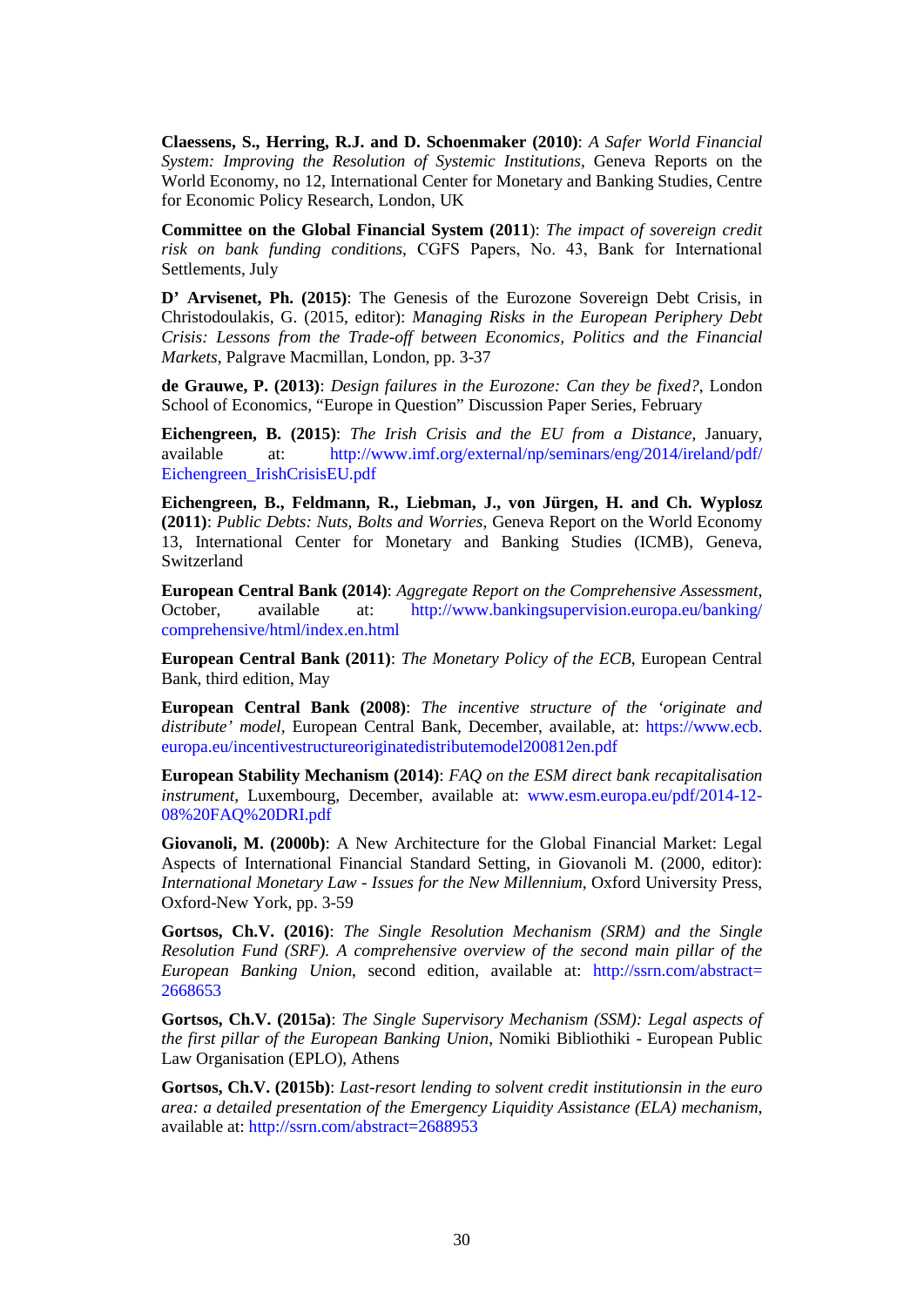**Gortsos, Ch.V. (2014)**: *The new EU Directive (2014/49/EU) on deposit guarantee schemes: an element of the European Banking Union*, Nomiki Bibliothiki, Athens

**Gortsos, Ch.V. (2013)**: The Impact of the Current Euro Zone Fiscal Crisis on the Greek Banking Sector and the Measures Adopted to Preserve its Stability, in: Hieronymi, O. and C.A. Stephanou (2013, editors**)**: *International Debt: Economic, Financial, Monetary, Political and Regulatory Aspects*, Basingstoke UK: Palgrave Macmillan, London, Chapter 6, pp. 164-188

**Gortsos, Ch.V. (2012)**: *Fundamentals of Public International Financial Law: International Banking Law within the System of Public International Financial Law*, Schriften des Europa-Instituts der Universität des Saarlandes - Rechtswissenschaft, Nomos Verlag, Baden-Baden

**Gortsos, Ch.V. (2011)**: *The European Banking Authority within the European System of Financial Supervision*, ECEFIL Working Paper Series, No. 1, August, available at: [http://www.ecefil.eu//UplFiles/wps/wps2011-1.pdf](http://www.ecefil.eu/UplFiles/wps/wps2011-1.pdf)

**Gortsos, Ch.V. (2009)**: Assessment of the Banking "Rescue" Packages and "Recovery" Plans of the Member States in the European Union, in: *Banking Rescue Measures in the EU Member States – Compilation of Briefing Papers*, Report, European Parliament, Policy Department, Economic and Scientific Policy, IP/A/ECON/RT/2008-29, pp. 9-46

**Hadjiemmanuil, Ch. (2015)**: *Bank Resolution Financing in the Banking Union,* LSE Law, Society and Economy Working Papers 6/2015, available at: [http://ssrn.com/sol3/](http://ssrn.com/abstract=2575372)  [papers.cfm? abstract =2575372](http://ssrn.com/abstract=2575372)

**Haliassos, M., Hardouvelis, G., Tsoutsoura, M. and D. Vayanos (2016)**: Financial Development and the Credit Cycle in Greece, in Meghir, C., Pissarides, C., Vayanos, D. and N. Vettas (editors): *Crisis in the Eurozone: Policy Options for Greece*, MIT Press forthcoming.

**Joosen, B. (2014)**: Legal Aspects of the ECB Asset Quality Review as part of the Comprehensive Assessment, in Allen, F., Carletti, E. and J. Gray (2014, editors): *Bearing the losses from bank and sovereign default in the Eurozone*, FIC Press, Wharton Financial Institutions Center, Philadelphia, USA available at: [http://hdl.handle.net/1814/34437,](http://hdl.handle.net/1814/23335) Chapter 3, pp. 13-24

**Konstantakis, K., Michaelides, P. and A. Vouldis (2016)**: Non performing loans (NPLs) in a crisis economy: Long-run equilibrium analysis with a real time VEC model for Greece (2001–2015), *Physica A: Statistical Mechanics and its Applications*, Vol. 451, pp. 149-161

**Lastra, R.M. (2015)**: *International Financial and Monetary Law*, second edition, Oxford University Press, United Kingdom

**Lastra, R.M. (2011**, editor**)**: *Cross-Border Bank Insolvency*, Oxford University Press, Oxford – New York

**Lastra, R.M. and J.V. Louis (2013)**: European Economic and Monetary Union: History, Trends, and Prospects, *Yearbook of Economic Law*, pp. 1-150

**Lastra, R.M. and G. Wood (2010)**: The crisis of 2007-2009: nature, causes and reactions, *Journal of International Economic Law,* vol. 13, n. 3, September, Oxford University Press, Oxford, September, pp. 531-550